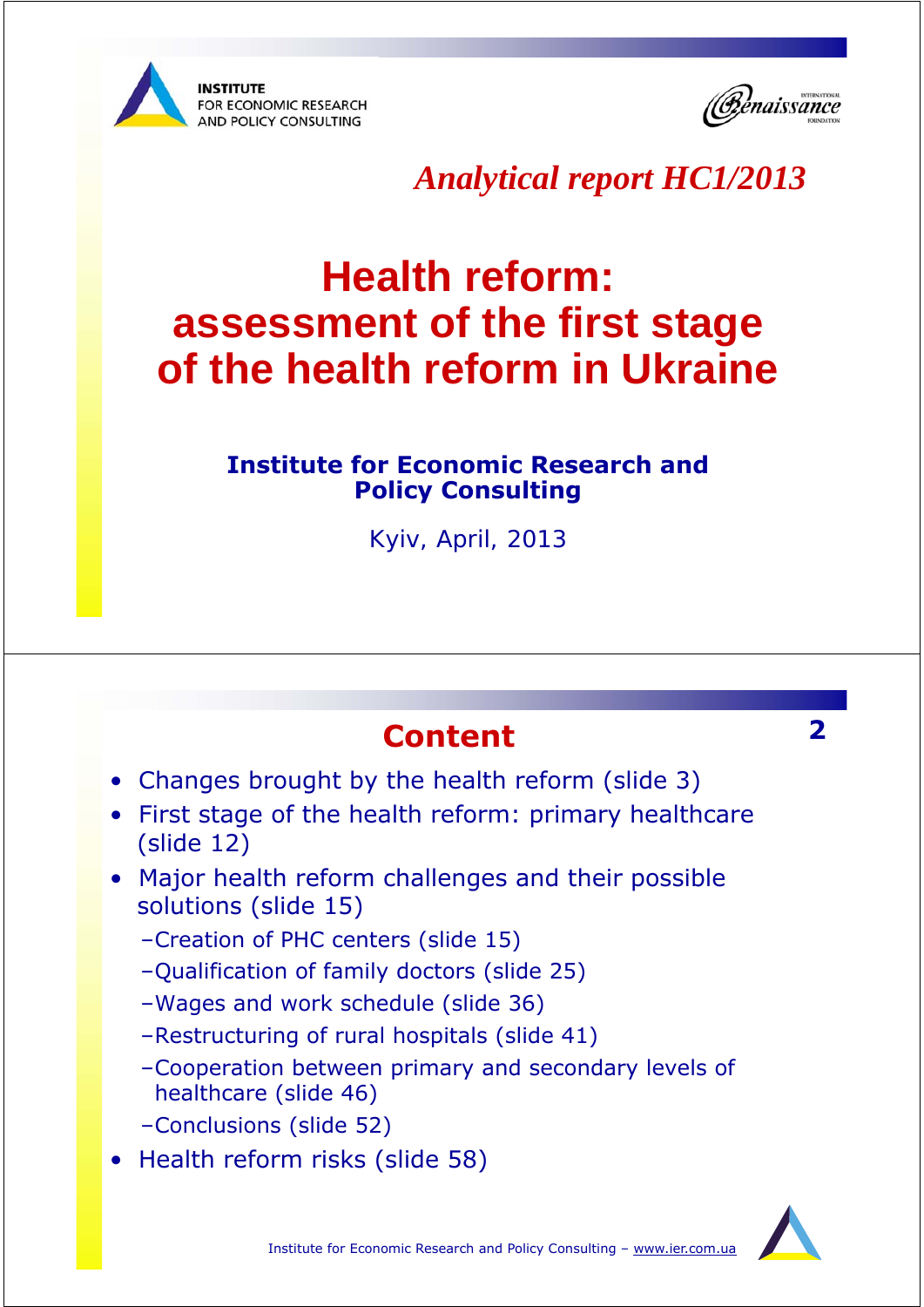## **Changes brought by the health reform**

Institute for Economic Research and Policy Consulting – www.ier.com.ua

# **<sup>4</sup> Healthcare reform**

### **Two key bills were approved in 2011 that jump started the health reform:**

- Law of Ukraine «*On introduction of amendments to the basics of healthcare legislation on improvement of healthcare provision*»
	- Network of public and municipal health facilities should be developed with consideration of public health needs, by ensuring a proper quality of care, timeliness, accessibility, efficient use of material, human and financial resources.
- Law of Ukraine «*On the procedure stipulating the implementation of health reforms in Vinnitsia, Dnipropetrovsk, Donetsk oblasts and the city of Kyiv*»
	- Key approaches to health reform in the pilot regions, its monitoring and evaluation should be enhanced. They are to be extended to the rest of the country in the future.

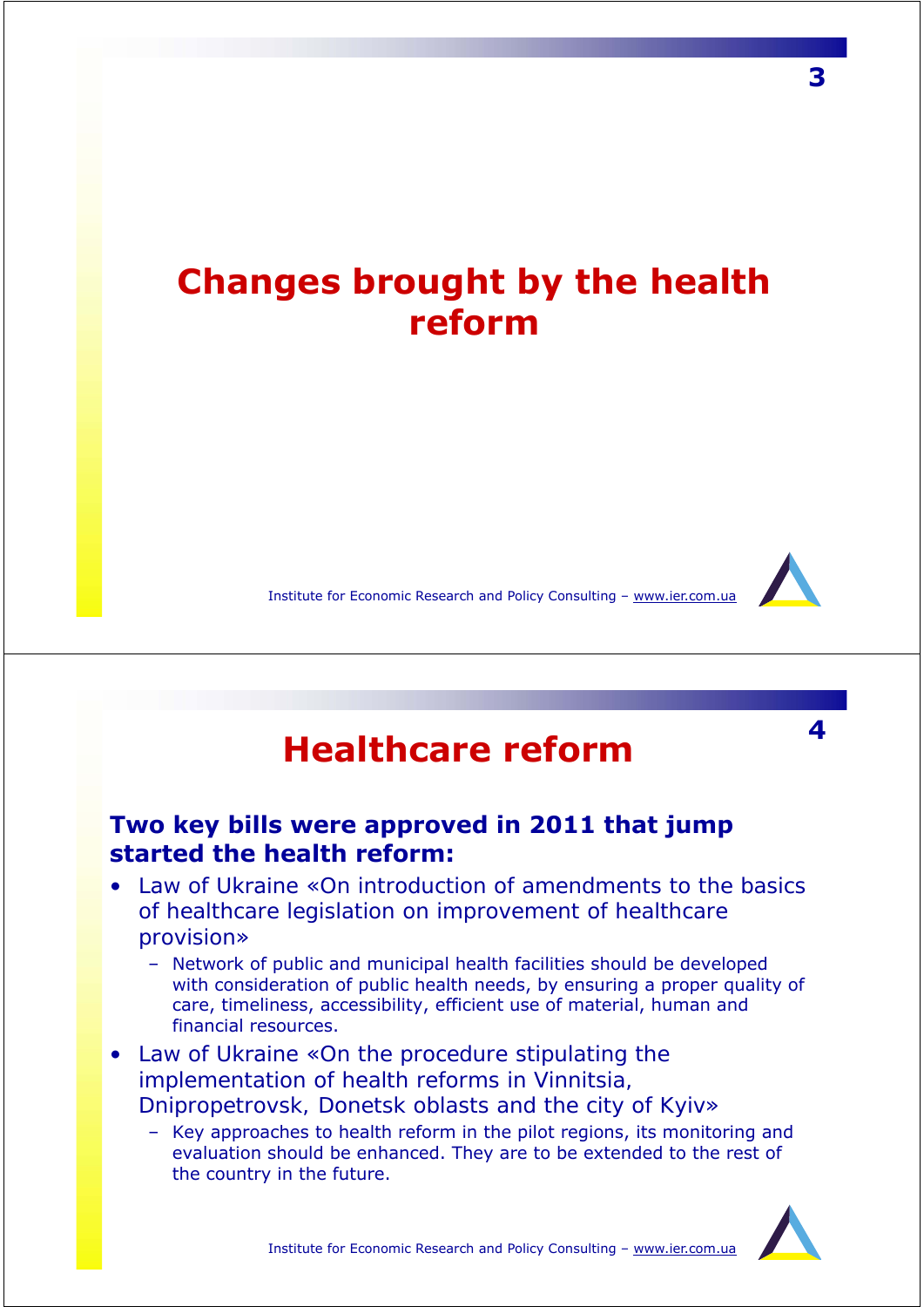# **<sup>5</sup> Major health reform challenges**

#### **Major challenges**

**Poor access to quality healthcare**

**High informal payments**

**Inefficient structure of health care provision**

**Inefficient principles of healthcare funding and inadequate funding**

**Poor prevention levels**

**Urgent need to reform healthcare**

Institute for Economic Research and Policy Consulting – www.ier.com.ua

# **<sup>6</sup> Major health reform challenges**

**Deterioration of primary care**

**Inadequate funding of the primary care (especially in cities)**

**Lowering the prestige to work as primary healthcare doctor**

**Therapist is rather a dispatcher than a health provider**

**Excessive use of specialized (secondary) care**

**Inadequate prevention levels**

 **Urgent need to focus predominantly on the primary healthcare**



Institute for Economic Research and Policy Consulting – www.ier.com.ua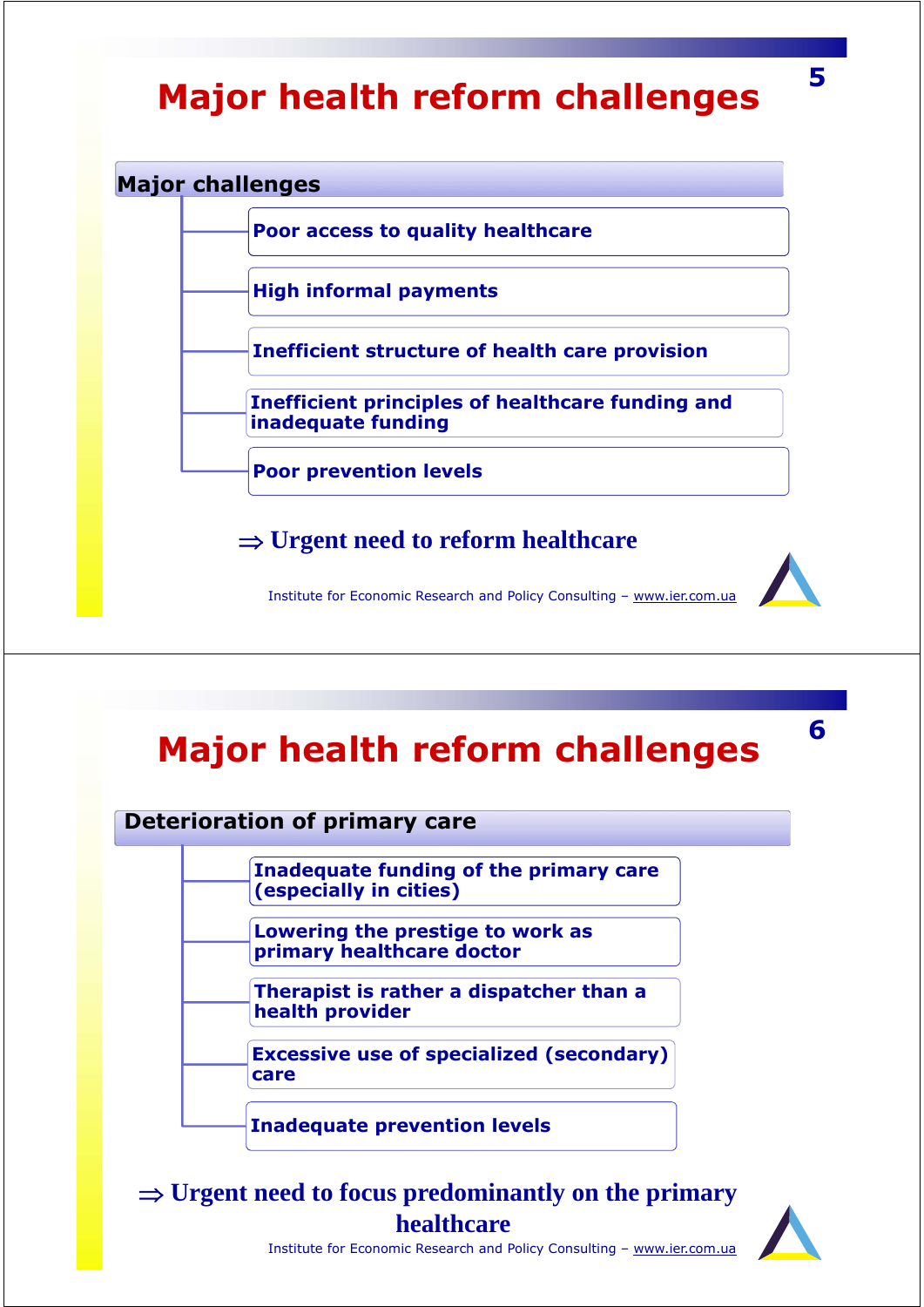

# **<sup>8</sup> Health reform**

New healthcare system is family doctor oriented, who will play the key role in modern healthcare system.

*Family doctor* is a health professional with extensive knowledge of health situation in the family and of patient's lifestyle.

He is responsible for the process and the result of treatment (whereas, currently no other health specialist assumes such an important responsibility).

Family doctor is better equipped and comprehensively trained, capable of not only examining a throat but also performing basic functions of the respective specialists

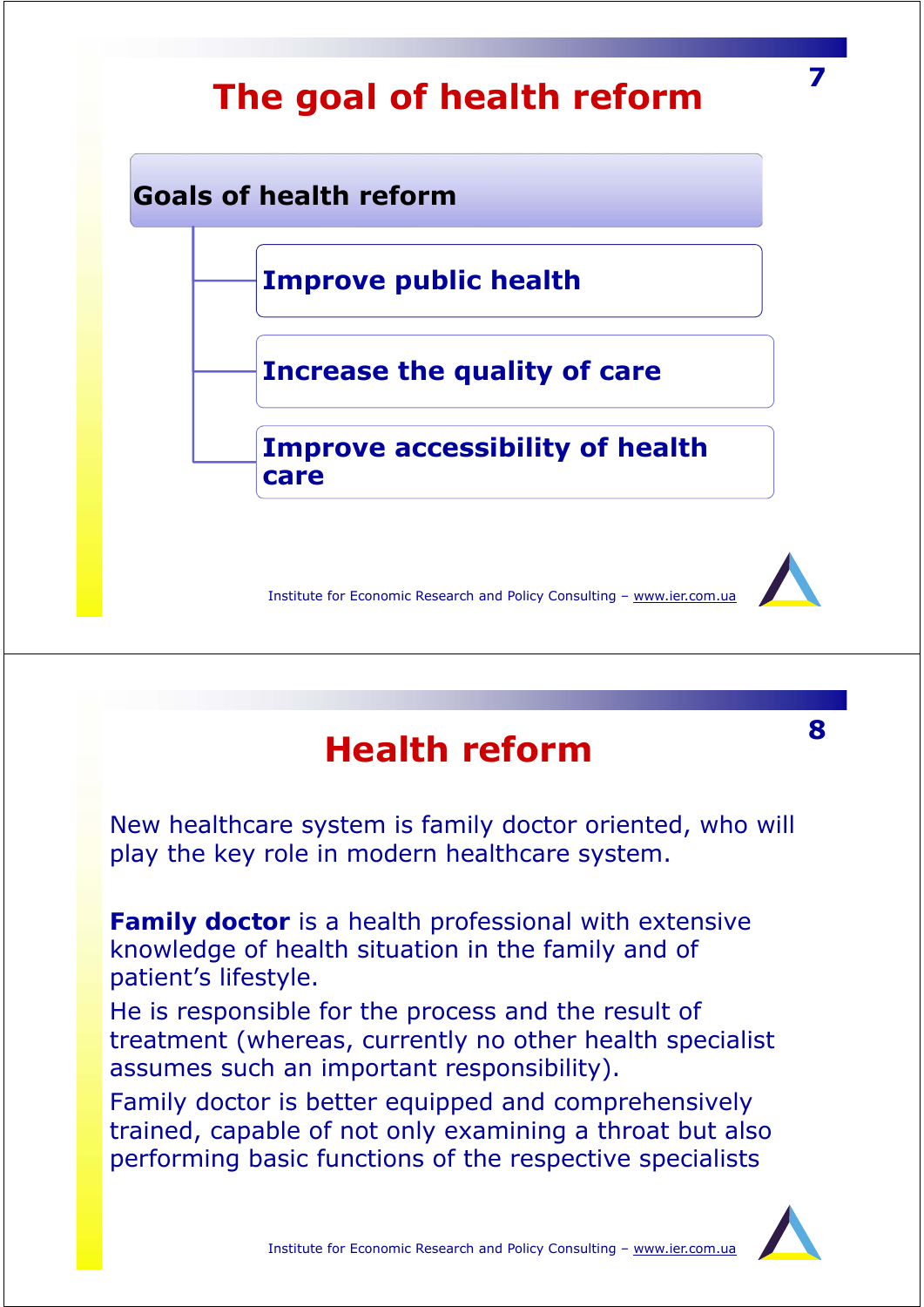# **Health reform evolution** 9

*Law of Ukraine «On introduction of amendments to the basics of healthcare legislation on improvement of healthcare provision"* 

- Delineation of healthcare by types (primary, secondary and tertiary)
- Development of the network of public and municipal health facilities with consideration of public health needs, proper quality of care, timeliness, accessibility, efficient use of human and financial resources
	- Initial phase for creating primary health care (PHC) centers
	- Creation of clinical-diagnostic centers
	- Creation of hospital areas
- Provision of free healthcare on the contractual basis (by health facilities that are funded from the state budget and are contracted by the key appropriators of the budget funding allocated to public healthcare)
- Management of patients' routes (referral system)
- Institute for Economic Research and Policy Consulting www.ier.com.ua • Voluntary selection of primary care provider

# **Health reform evolution 10**

*Law of Ukraine «On the procedure stipulating the implementation of health reform in Vinnitsia, Dnipropetrovsk, Donetsk oblasts and the city of Kyiv"* 

- Forming pools of financial resources by combining funding allocated to the tertiary, secondary and emergency care
- According to the Law, health facilities of the secondary and emergency care (partially the tertiary) should be funded by the oblast budget
- Transitioning to performance–based pay wage (depending on scope and quality of work)
	- Scope of work: bonus for the larger enrolled population (for a family doctor: above 1500 persons in cities and 1200 in rural areas)
	- Qualitative indicators include provider's interaction with patients, preventive examinations, early detections of diseases, excessive referral of patients to the respective specialized health professionals

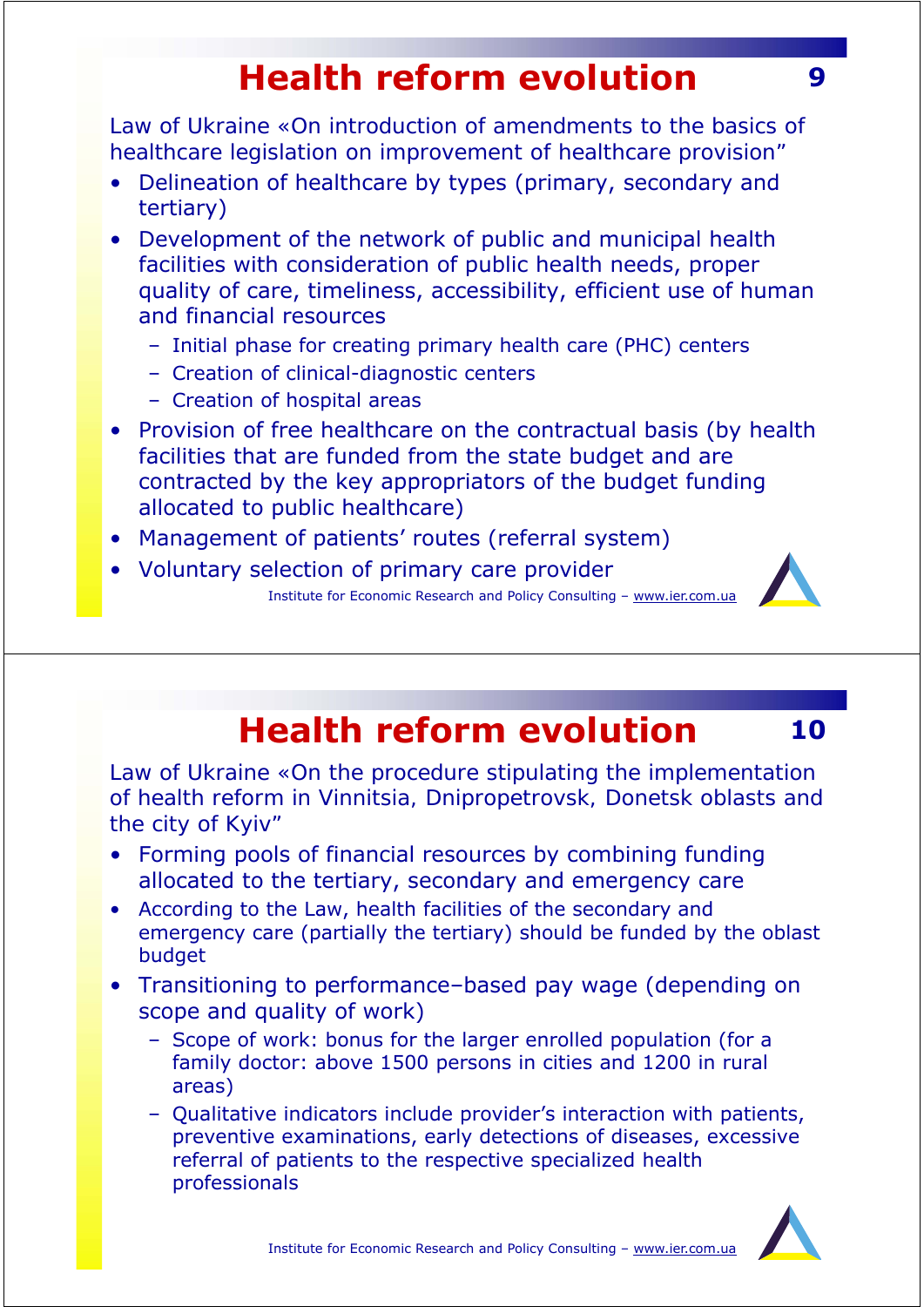# **Health facilities 11**

#### **Primary healthcare**

• Primary healthcare (PHC) centers

#### **Secondary (specialized) healthcare**

#### • *outpatient care*

- Consultative-diagnostic sub-divisions of hospitals
- Consultative-diagnostic centers

#### • *inpatient care*

- Multi-specialized hospitals of intensive care
- Rehabilitation hospitals
- Regular hospitals
- Hospices
- Specialized medical centers

#### **Tertiary healthcare**

#### • *Inpatient and outpatient care*

- Multi-specialized oblast hospitals (clinical hospitals)
- Highly specialized medical centers (by referral)

Institute for Economic Research and Policy Consulting – www.ier.com.ua



**12**

## **Initial phase of the primary healthcare reform**

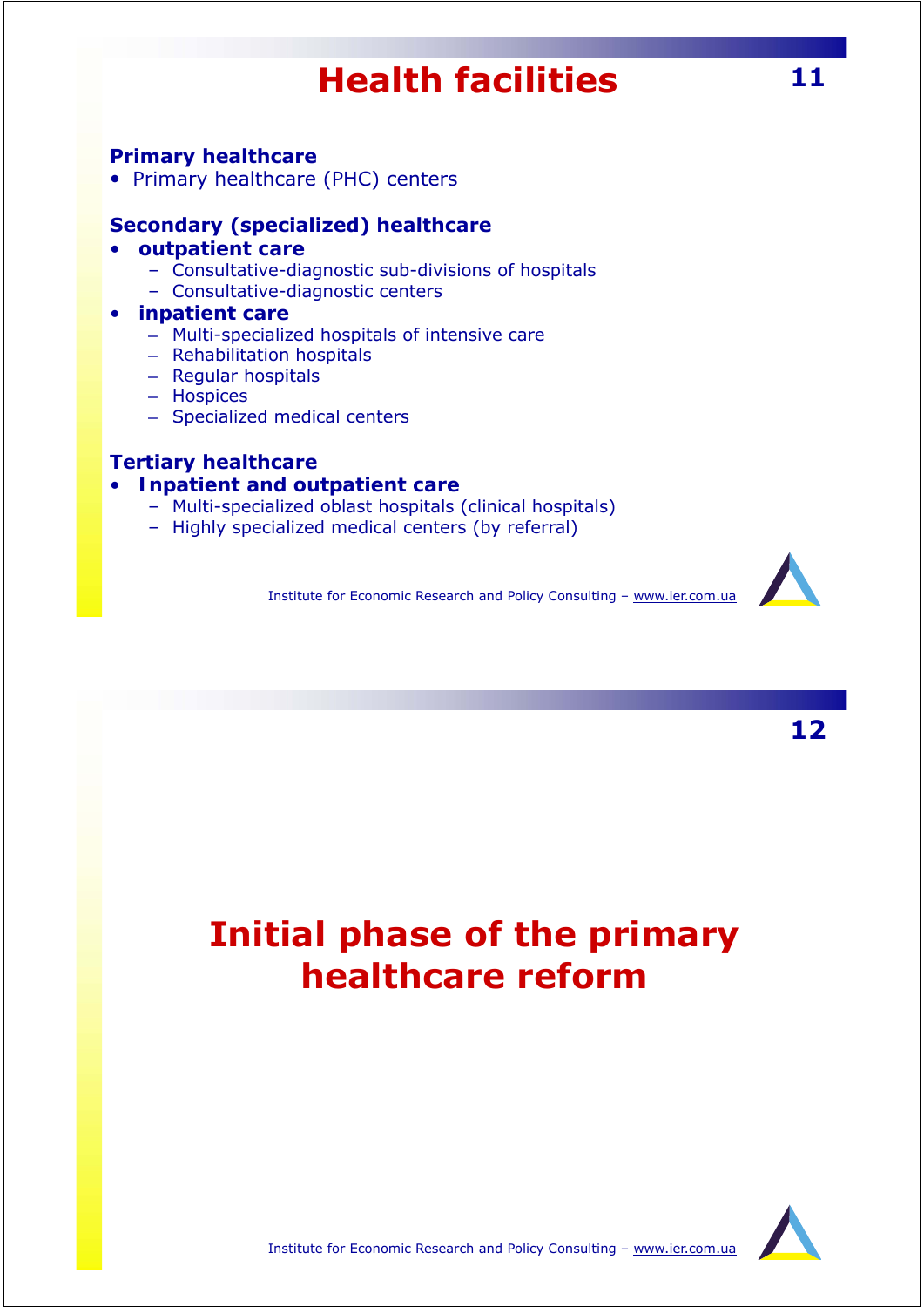# **<sup>13</sup> Initial phase of the reform**

**Clear delineation of the primary healthcare level**

•Creating PHC centers

• PHC centers may include structural or individual subdivisions, ambulatories, health posts (FAP's), health clinics, health offices

•*In 2012, all pilot oblasts initiated primary healthcare centers with a wide array of ambulatories and FAPs*

• *City of Kyiv introduced the centers in two pilot districts in 2012, introduction of the primary healthcare in other rayons of the city began in the second quarter of 2013*

Institute for Economic Research and Policy Consulting – www.ier.com.ua

**<sup>14</sup> Initial phase of the reform**

**Transfer of secondary health facilities to oblast level**

- Forming pools of financial resources by combining funding of the tertiary, secondary and emergency care
- Delineating funding for PHC and secondary health facilities
	- *Dnipropetrovsk oblast- predominantly all health facilities are transferred to the oblast budget*
	- *Vinnitsia oblast– rayons transferred their health facilities to the oblast level. With Vinnitsia being an exception*
	- *Donetsk oblast– health facilities were not transferred to the oblast level. As a result, all health facilities remain at the previous level*

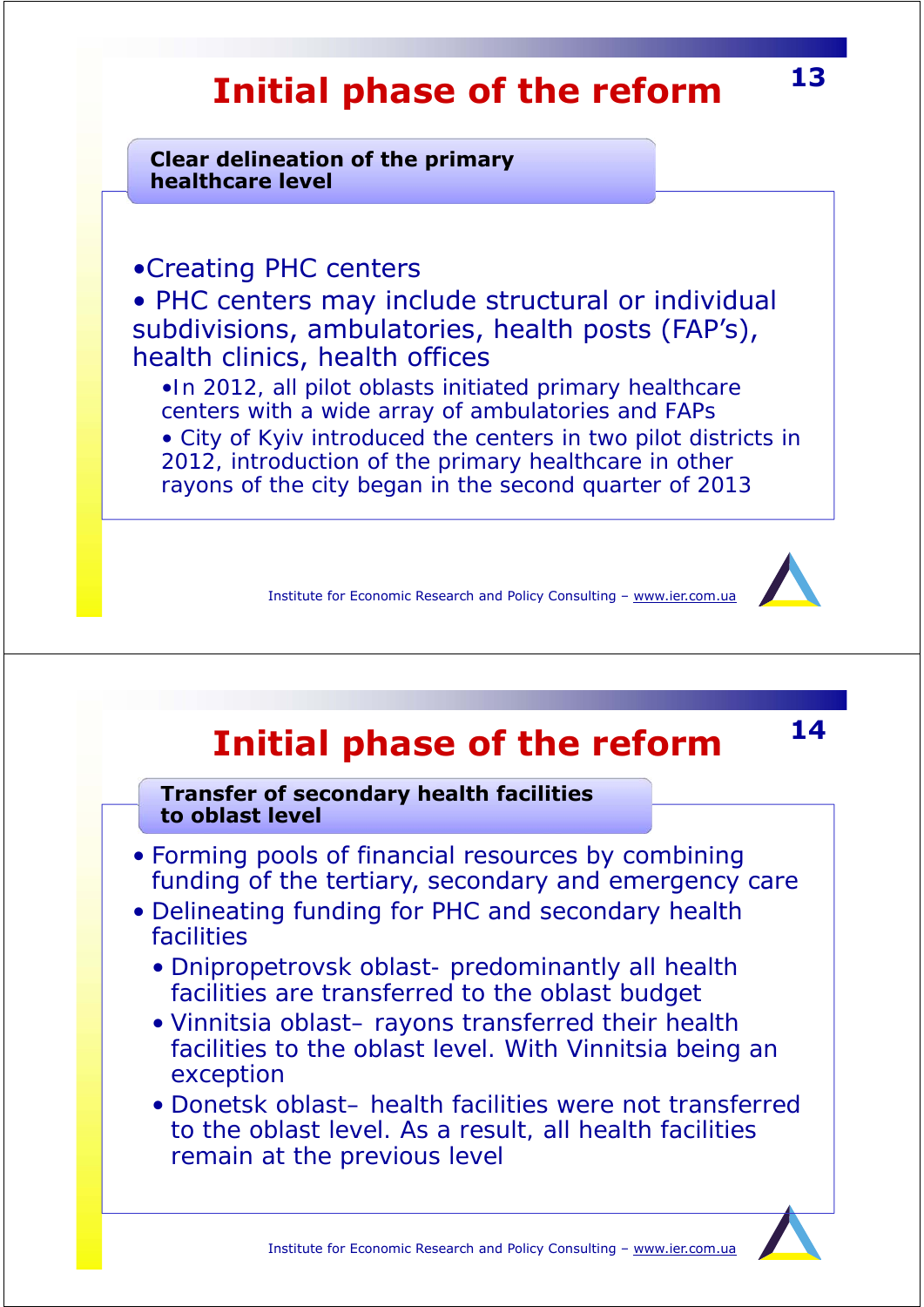## **Key challenges of the reform / their possible solutions:**

### *creation of PHC centers*

Institute for Economic Research and Policy Consulting – www.ier.com.ua

### **Major health reform challenges 16**

#### **Creation of ambulatories**

•Creation of primary healthcare centers or several ambulatories in premises of former policlinics with remaining clinical-diagnostic centers or subdivisions has led to:

•*Conflict between the levels of care provision* (due to existence of two legal entities in the same facility (primary healthcare center and consultative-diagnostic center) that disagreed and argued from time to time on the issues of sharing of the facility, property and equipment between the legal entities, payment of the utility bills)

•*Conflicts within the primary healthcare* (between heads of ambulatories of one primary healthcare center)

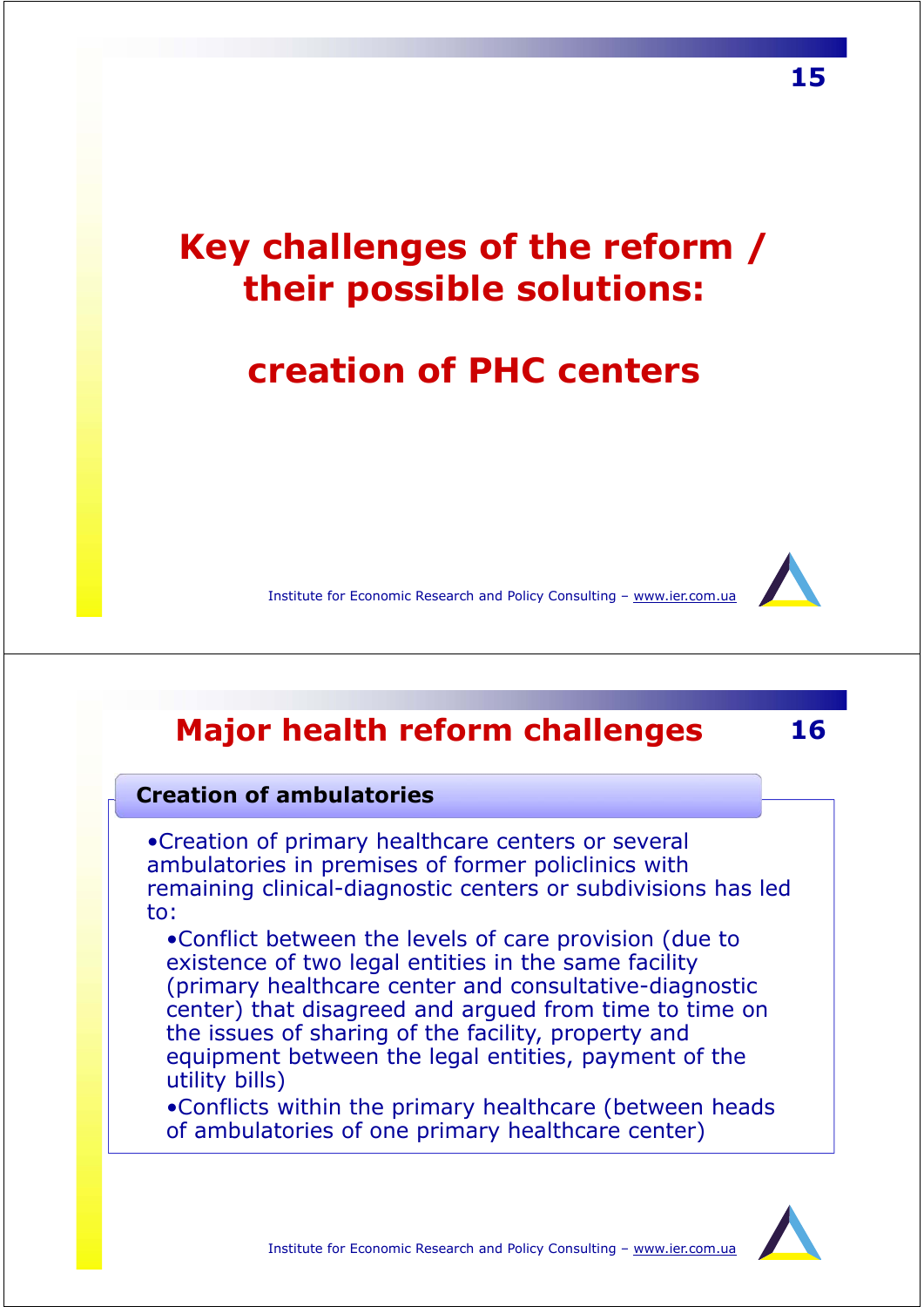### **Major health reform challenges 17**

### **Creation of ambulatories**

•In some cases, ambulatories were created and health specialists were relocated between different facilities (sometimes neighboring) stirring a confusion among the patients

•Whereas, access to health services was not improved, while problems were created

•While creating the primary healthcare centers and ambulatories the issue of tests was not always resolved :

- Ambulatories did not always have rooms to perform blood and other tests
- The possibility to take material for other tests was not always arranged and agreed upon

Institute for Economic Research and Policy Consulting – www.ier.com.ua

## **<sup>18</sup> Major health reform challenges**

#### **Unclear patient's route**

*(patients did not know where to go)*

- After creation of the primary healthcare centers, patients were not given the information on the new healthcare route
- The possibility to receive secondary health care remains unclear for some patients
	- The decree issued by the oblast health department of Dnipropetrovsk oblast assisted patients in seeking care from the health providers of the secondary level (an identical resolution was approved by Vinnitsia oblast)
	- There is an agreement between the government and health facilities to provide healthcare to the population without a referral of a family doctor during the transition period
	- Often, health providers are reluctant to admit patients without a referral. Besides, it is challenging for a family doctor to refer a patient to such examinations as an ultrasound screening performed

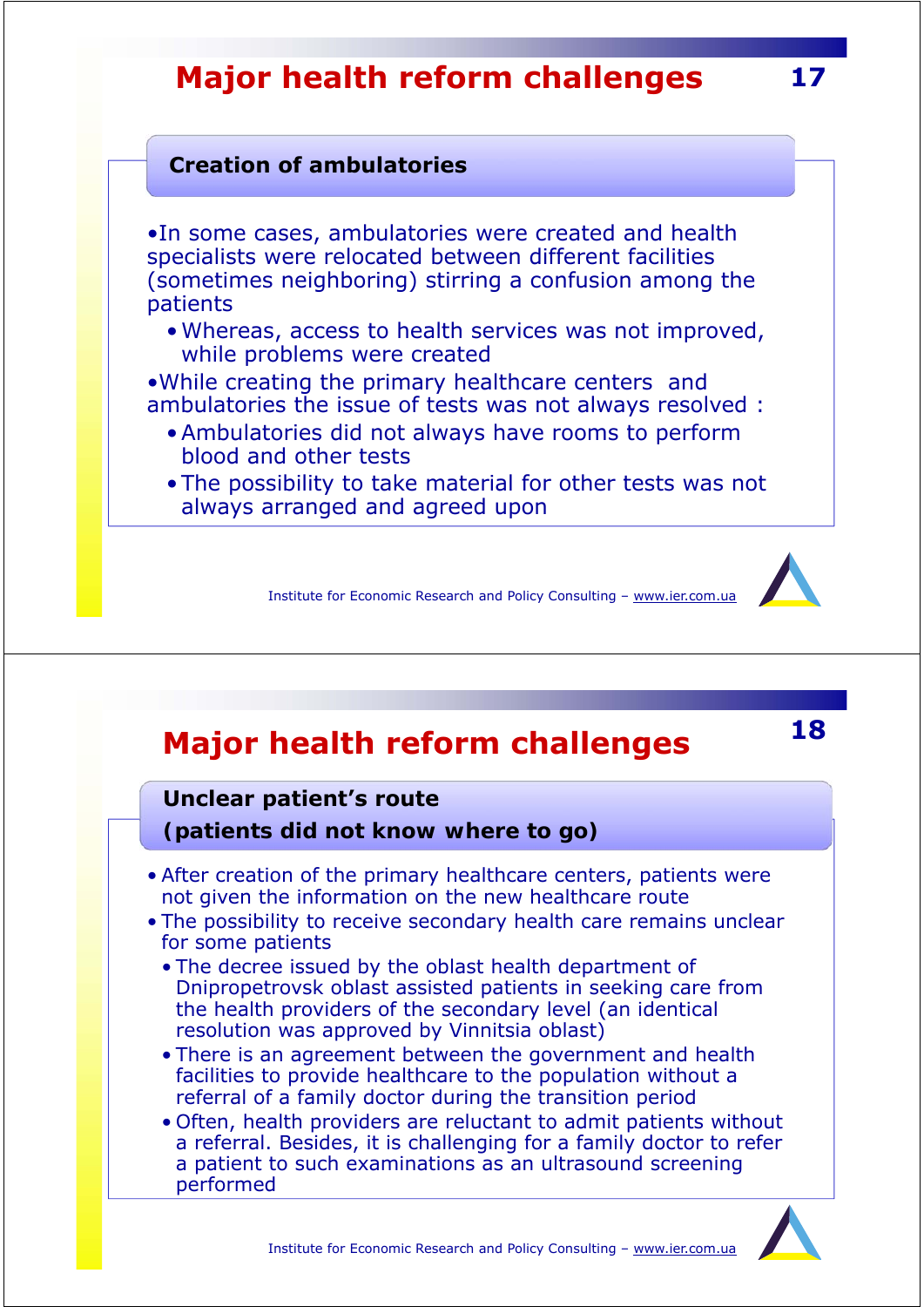#### **Creation of ambulatories**

• Reforms should be initiated with **the elaboration and approval of optimization plans of health care facilities network** at the level of oblast and respective rayons

• There is a need to envision the development of the network of separate ambulatories (which are situated in own facilities. In cities this could be in premises in apartment buildings)

• Steps should be taken carefully and gradually. These steps should be coordinated with reform of funding of renovations, as well as the procurement of equipment:

- To define clearly the sequence of reforms– location of facilities, renovation of premises, purchase of equipment for subdivisions according to the list of necessary equipment
- To renovate facilities and upgrade the infrastructure in case services are moved elsewhere from traditional facilities

Institute for Economic Research and Policy Consulting – www.ier.com.ua

### **Possible solutions 20**

#### **Creation of ambulatories**

• It is necessary to define clear legislative requirements, e.g. sanitary norms and standards and state construction standards for:

- Primary healthcare centers and ambulatories that are located in the same premises
- Separate ambulatories, e.g. located in apartment buildings (renovated apartments)
- *(meaning the requirements for the number of medical rooms and their use, their space, etc.)*

•Local authorities should aim their efforts at providing the primary healthcare centers with premises for separate ambulatories (in particular, in the apartment buildings) • They should resist from creation of several ambulatories in the same facility (to reduce the number of administrative staff and the risk of conflicting situations)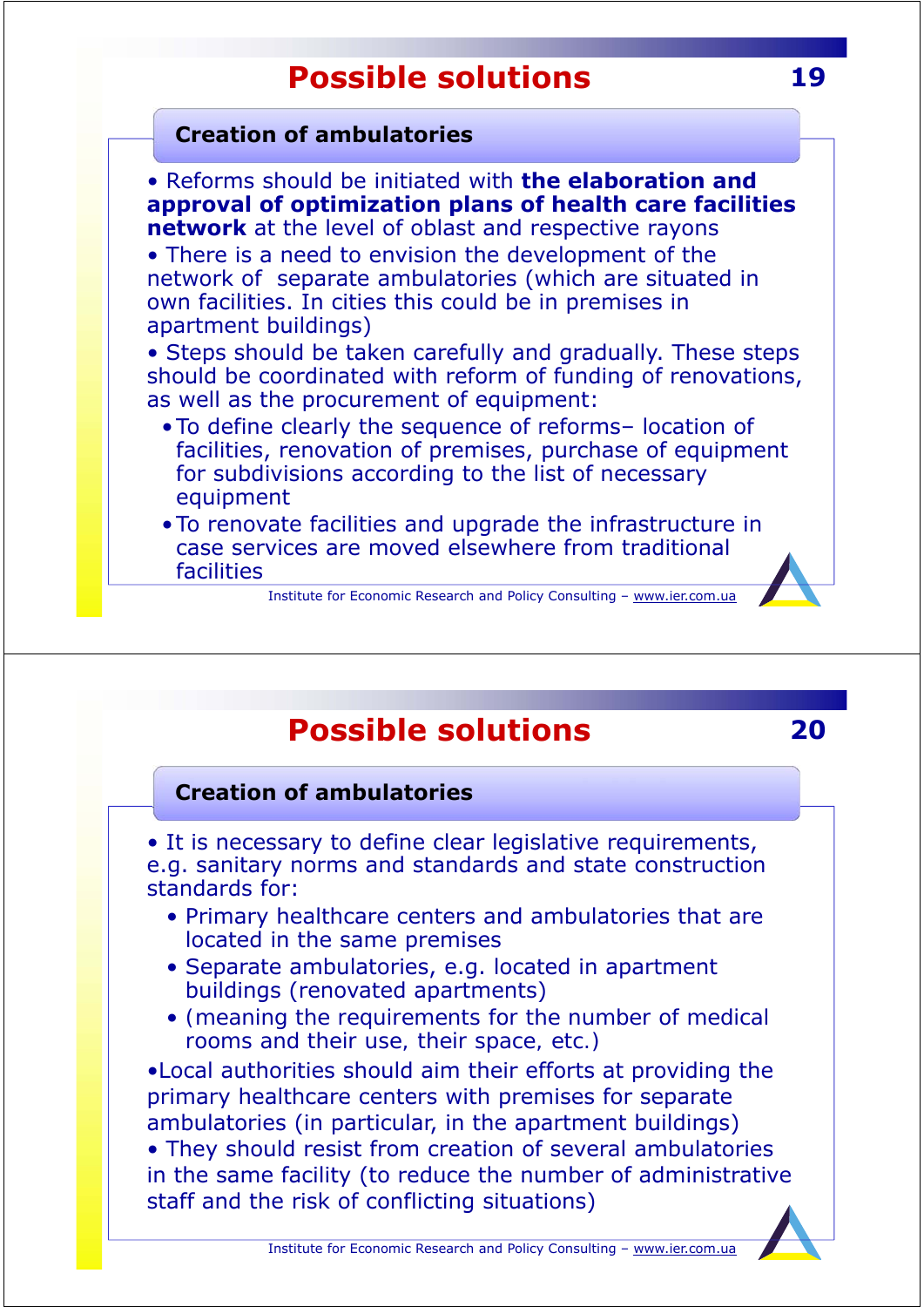### **Licensing, certification**

•It is necessary to envisage simplified procedures for registration and licensing of the new legal entity while establishing the primary healthcare center or opening an ambulatory. In particular, this relates to:

- *agreements with the state registration service, bureau of technical inventory and providers of public services*
- *licensing of ambulatories*

•The Government should envisage a swift procedure for obtaining the license to be able to store narcotic substances and provide palliative care

•Not all PHCC have facilities that comply with the requirements, and, thus, they should be permitted to conclude contracts with the secondary level health facilities that have the right to work with narcotic substances (at least, during the transitional period). Besides, the Government should simplify the work of pharmacies dealing with the drugs in question so that individuals requiring palliative care could obtain these drugs by prescription:

•*In Vinnitsia oblast, patients requiring palliative care receive prescriptions for*  pain relief drugs that can be purchased in municipal pharmacies. However, not *all rayons of the oblast have municipal pharmacies, thus, complicating access to drugs*

•Possibility to get a prescription for morphine in pills would contribute to an efficient palliative care provided to the patients



### **Possible solutions 22**

#### **Informational campaign**

• An important factor would be an accessible well thought leading **informational campaign**

• **Patients should be initially informed about changes in patients' route (the new location, a place he/she could go, etc.)**

• **Doctors working at a primary level** should be informed about creation of PHC centers and ambulatories in advance, as this could mean the change in the job location. Also, the schedule of retraining PHC providers (therapists and pediatricians) should be approved in advance •Approved plans for health facilities network optimization will inform the health providers of the secondary and tertiary levels about expected changes in advance. Understanding of the reform can contribute to a better support from the health professionals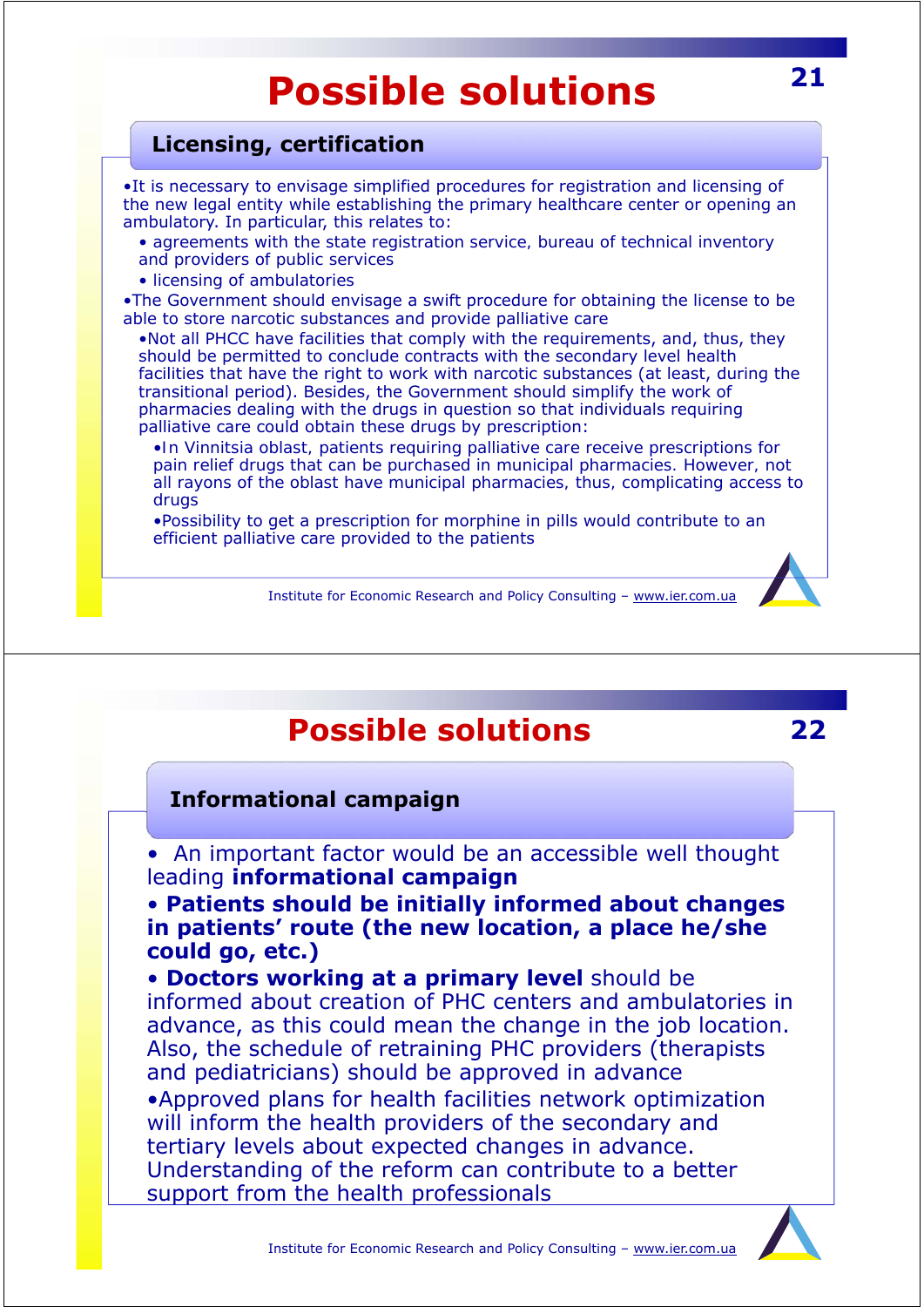### **Creation of ambulatories**

• Population should be clearly informed in advance about the upcoming changes

•Informational campaign should be held at national and regional levels

•PHC centers should develop and introduce:

• standardized requirements towards the informational stands

• the list of information that the PHC center should have available in its premises

• stands with information about the patients' route (how the health care should be received), which includes the list of available PHC providers, phone numbers of ambulatories, information for receiving secondary health care



### **Possible solutions 24**

#### **Creation of ambulatories**

- It is necessary to clearly prescribe and explain to the patients new route to receive health care:
	- •Authorities should take in to account the habits of patients
	- It is necessary to understand that transitioning to the family doctor system takes time as it requires changes in patients' mentality
	- Information on where to get the services should be easily accessible
		- *City of Dnipropetrovsk started designing the routes for patients with the detailed plan of the facility, addresses and phones of health providers (unfortunately, it was implemented after the alteration in the previous routes without providing a substantiated explanation to the public)*

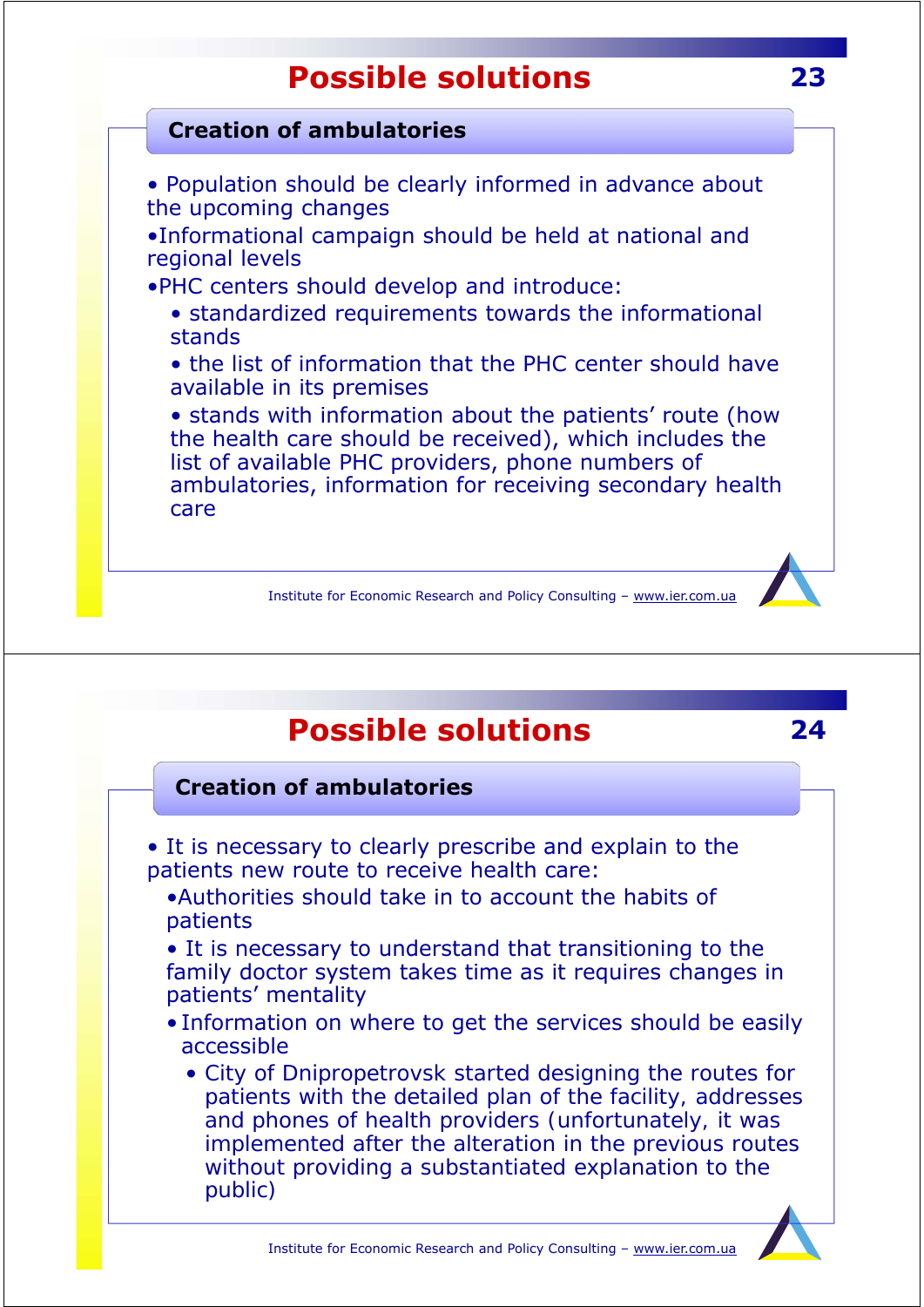## **Major health reform challenges/ their possible solutions:**

### *qualification of a family doctor*

Institute for Economic Research and Policy Consulting – www.ier.com.ua

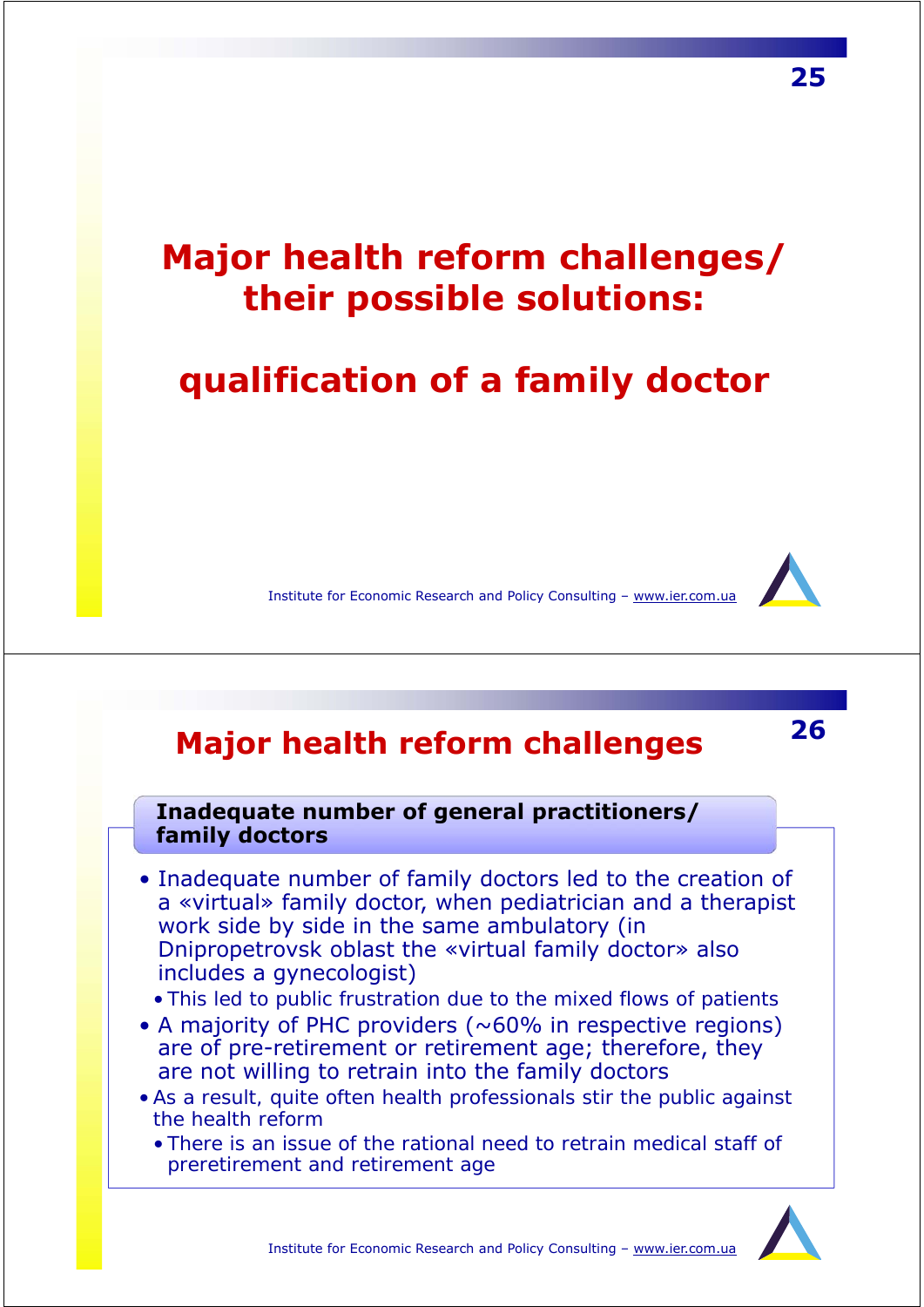### **Major health reform challenges**

#### **Retraining to a be family doctor / general practitioner**

- The programs are identical for both pediatricians and therapists, thus, these doctors study their own specialty and that leaves them with less time to master other specializations
- Retraining partially refreshes theoretical knowledge of health professionals without providing any practical skills
- Doctors are not taught practically how to use the equipment contained in the bags of family doctors (therefore, these bags are often not used by health providers)
- Retrained doctors do not always want to provide a wider array of healthcare services. Very often they are not adequately qualified to provide efficient and quality healthcare services
- «Sabotaged» health reform by the health professionals leads to patients' distrust towards the reform as such and particularly towards the family doctors

Institute for Economic Research and Policy Consulting – www.ier.com.ua

### **Major health reform challenges**

#### **Equipping family doctors**

• A predominant majority of family doctors in pilot regions received a family doctor bag. According to the focus groups and interviews:

- family doctor bag is inconvenient and heavy
- retrained providers do not know how to use the equipment contained in the bag (often they do not want to learn how to use it)

• Some ambulatories received vehicles, in particular of the brand *Geely,* that are not good to be used in rural areas due to poor road conditions



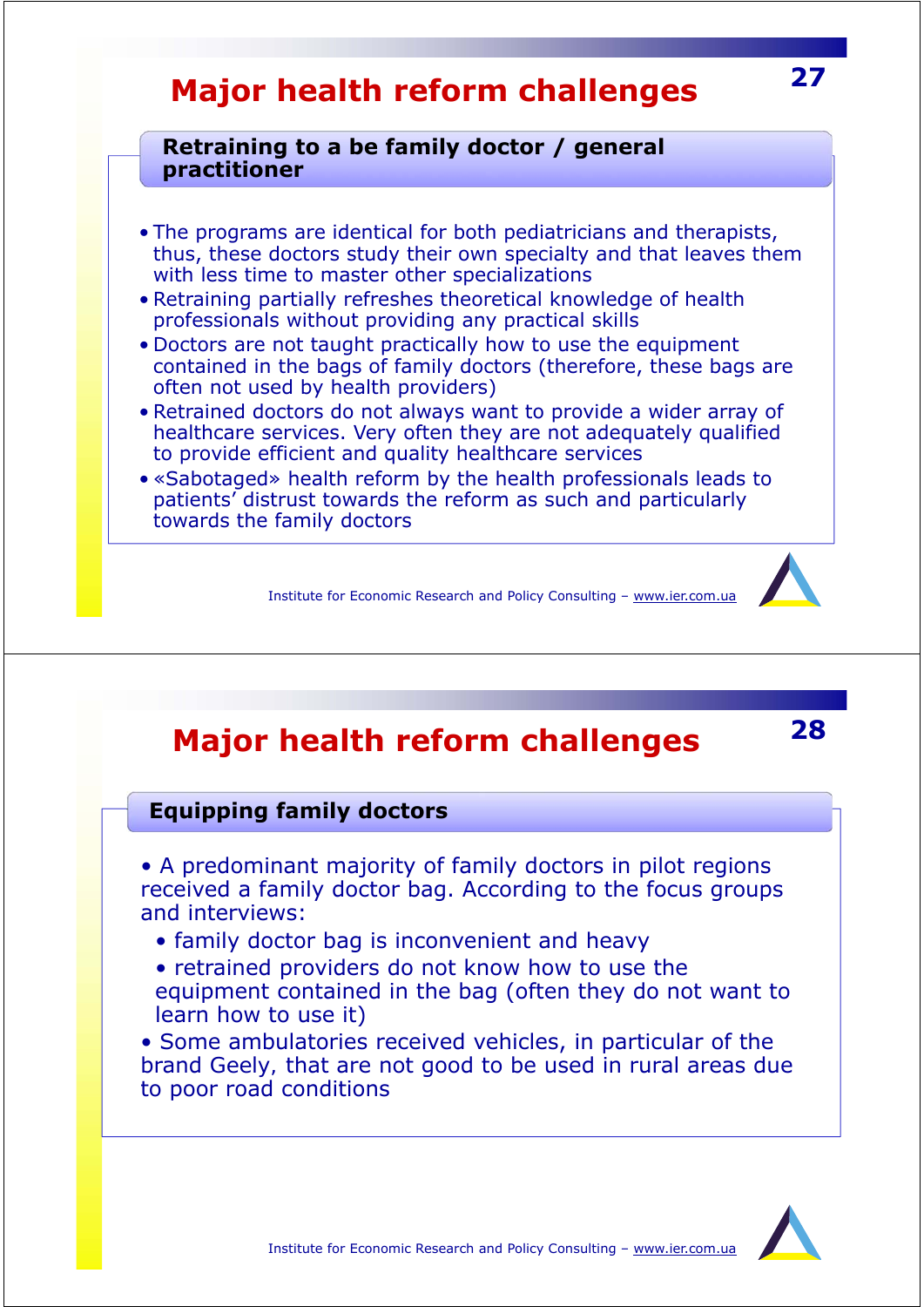### **Major health reform challenges**

#### **Local suggestions**

- In 2012, the city of Dnipropetrovsk initiated a 6 months retraining course for family doctors within one year, whereas there are months of practical work in the ambulatory – that extends the training period but improves the quality of health providers knowledge
- In 2013, Dnipropetrovsk oblast opened several training centers where family doctors can obtain practical skills, especially those who had completed retraining courses
- In individual cases, such "narrow" specialists as otolaryngologists, ophthalmologists, neuropathologists, gynecologists still work in the premises of PHC centers (either on the secondary or primary levels) that simplifies their counseling of family doctors

Institute for Economic Research and Policy Consulting – www.ier.com.ua

### **Possible solutions**

#### **Retraining to be a family doctor / general practitioner**

- There is a need to diversify family doctors retraining programs for therapists, pediatricians and other health providers
	- In particular, therapists require more time to study pediatrics. Pediatricians would require a comprehensive course on therapeutic care.
	- The courses should be more practice oriented. Thus, therapists should study not the basics of pediatrics (studied by doctors before) but the difference between the provision of healthcare to adults and children (the same relates to the retraining of pediatricians).
	- Practitioners should participate in the teaching process
	- More time should be allocated during courses to issues of prevention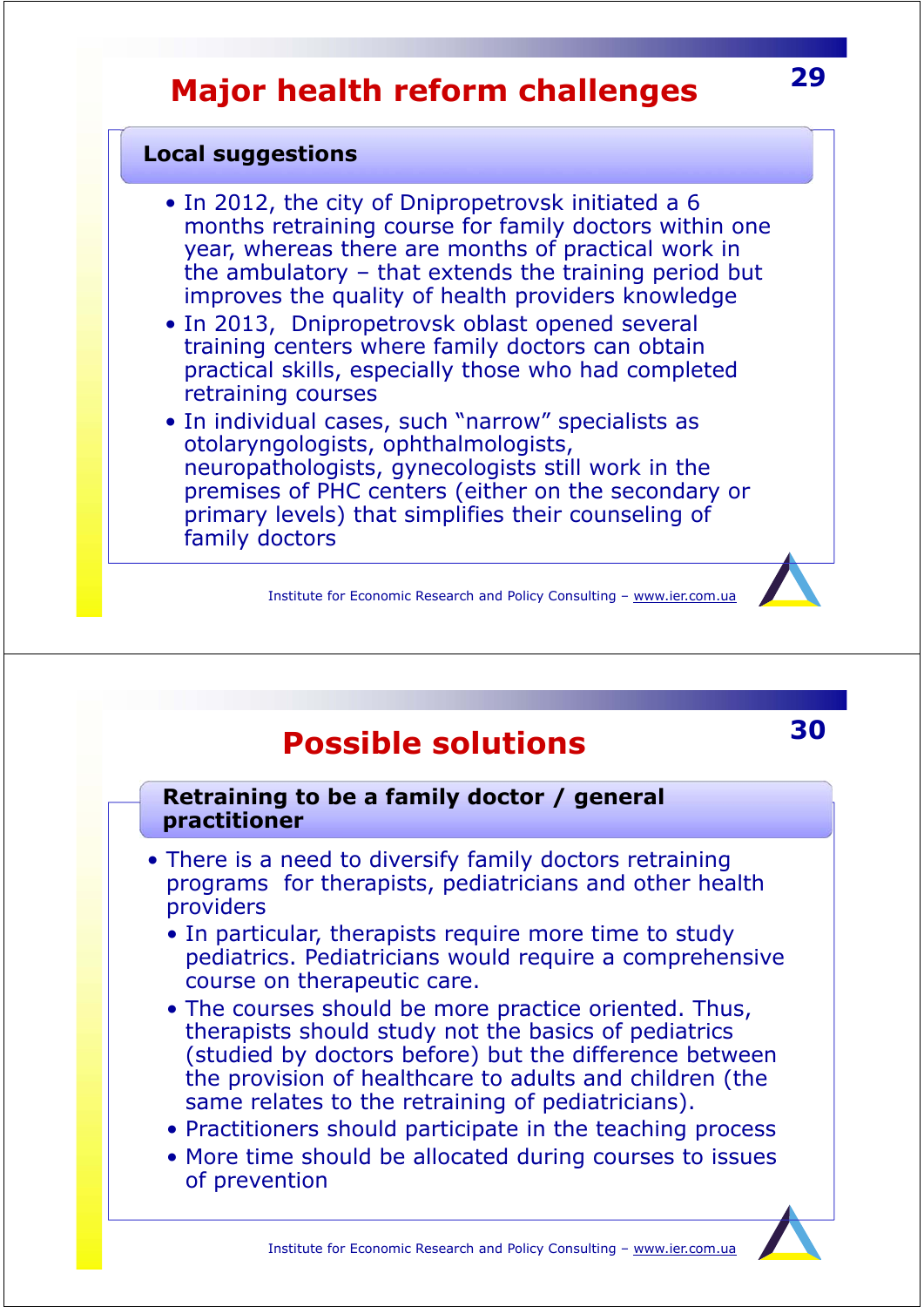### **Retraining to be a family doctor / general practitioner**

- Acquiring more competences at the working place:
	- After the retraining, former pediatricians and therapists do not have any practical skills. It is necessary to envision a schedule providing a family doctor with an opportunity to be present during the admission of the following specialists: an otolaryngologist, an ophthalmologist, an ob-gyn, a neurologist and a surgeon.
	- Therefore, it is desirable for PHC centers during the transition period to have these specialists in the staff, which allows family doctors to receive consultations and practical skills by learning from the specialists
	- The detailed study plan at the working place should be developed. It should envisage hours of obtaining practical skills while attending patients' visits in offices of 'narrow' health specialists (for this, these 'narrow' health specialists should receive incentives)

Institute for Economic Research and Policy Consulting – www.ier.com.ua

### **Possible solutions**

#### **Retraining to be a family doctor / general practitioner**

- It would be beneficial to envisage the responsibilities of doctors whose retraining was funded by budget to work in a public health facility for at least a year
- It is also possible to envision public funding for the retraining of doctors only for 2013-2017, while after the medical staff could be retrained only at their own cost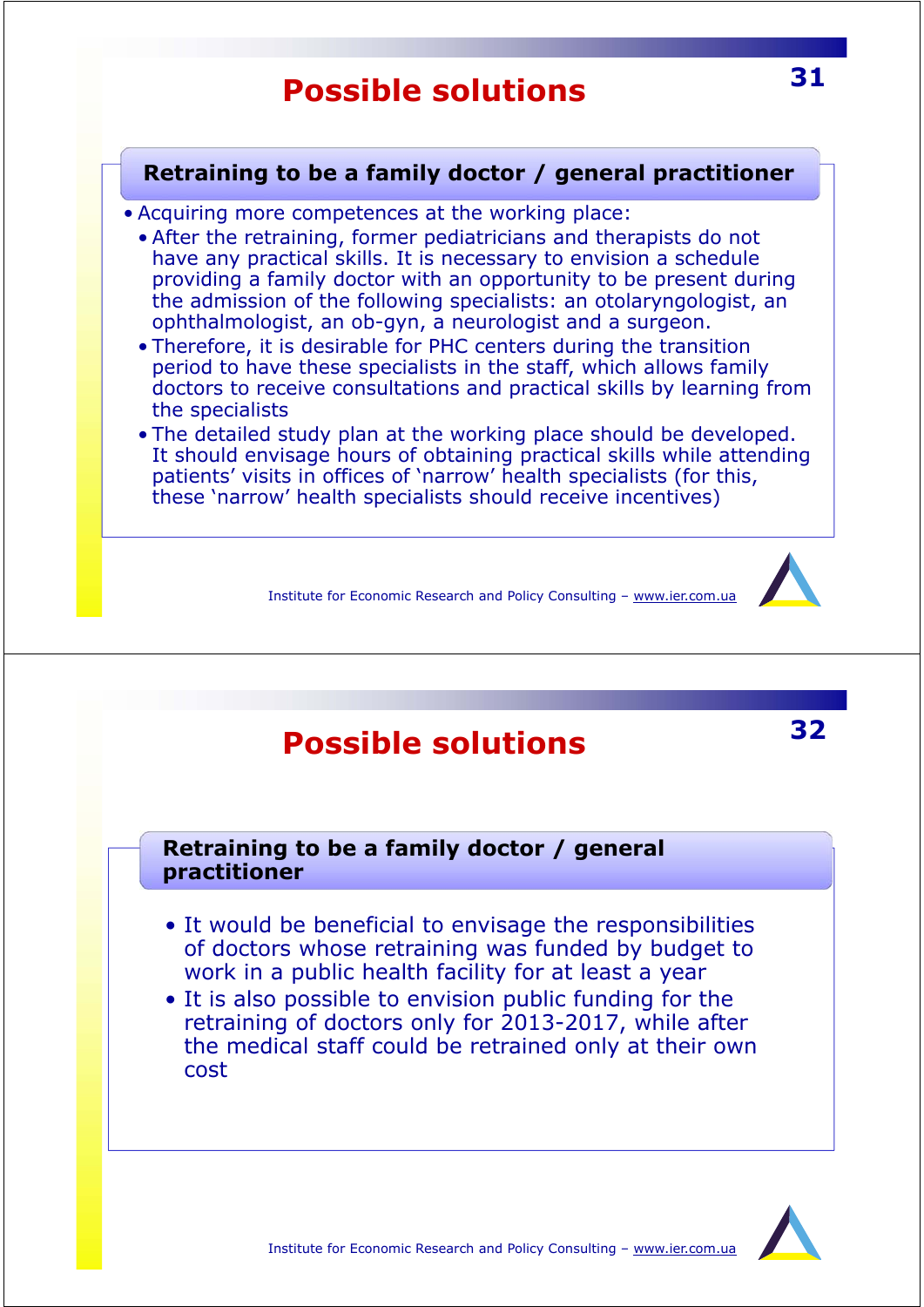### **Qualification of family doctors**

- Family doctors (especially those who just completed retraining courses) should have an opportunity to consult with the secondary level specialists
- Family doctors who had undergone a retraining should gradually receive extended responsibilities
- Family nurses working with family doctors should also gain respective knowledge and skills on how to use the physiotherapeutic equipment (whereas, practicing nurses should be involved in the training)

*Reform of health education is critical*

Institute for Economic Research and Policy Consulting – www.ier.com.ua

### **For the future…**

### **Training of family doctors**

- Based on the experience, not all doctors at the primary level can work as family doctors. Therefore, it is better to focus on training family doctors while they are in universities.
- To do this it is necessary to increase the number of students who are studying to become family doctors (at the same time, the number of therapists and pediatricians who are taught in universities should be gradually reduced as they will be gradually replaced by family doctors at the primary level of health care).

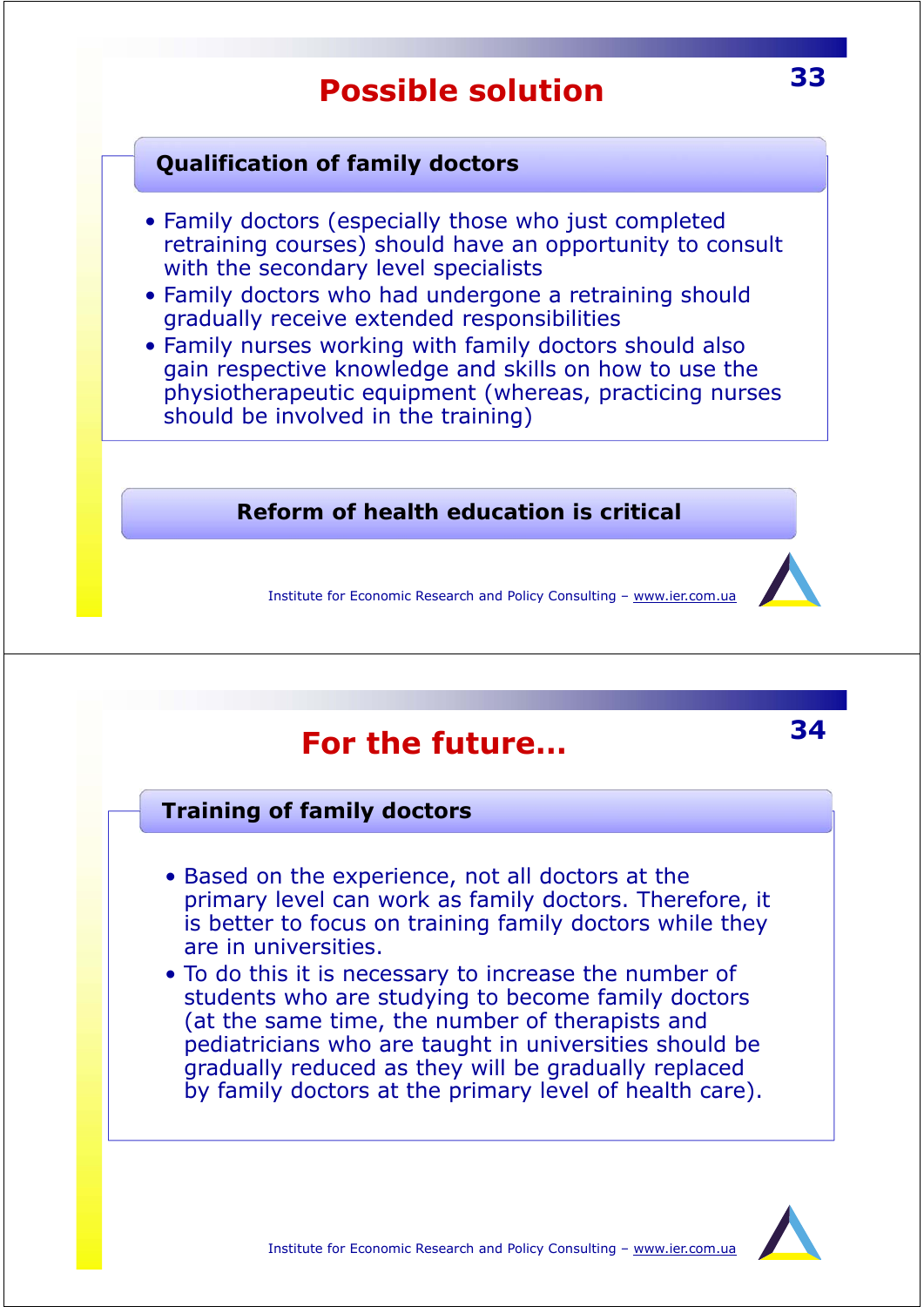### **For the future…**

### **Internship for a family doctor**

- Internship should ensure that future family doctors obtain practical skills
	- *Informal payments in the inpatient care facilities is considered to be one of the hurdles for interns to gain knowledge and practical skills (because health providers do not want to «share a patient» with interns in order not to protect their covert income)*
	- *Often, interns are taught to fill out health histories rather than provide services to patients*
- The issue of simultaneous internship and master program should be resolved as this reduces the time spent at the PHC center (ambulatory) to a month. The students in question would require extended practical sessions

Institute for Economic Research and Policy Consulting – www.ier.com.ua

**Major health reform challenges/ their possible solutions:**

*wages and work regulation*

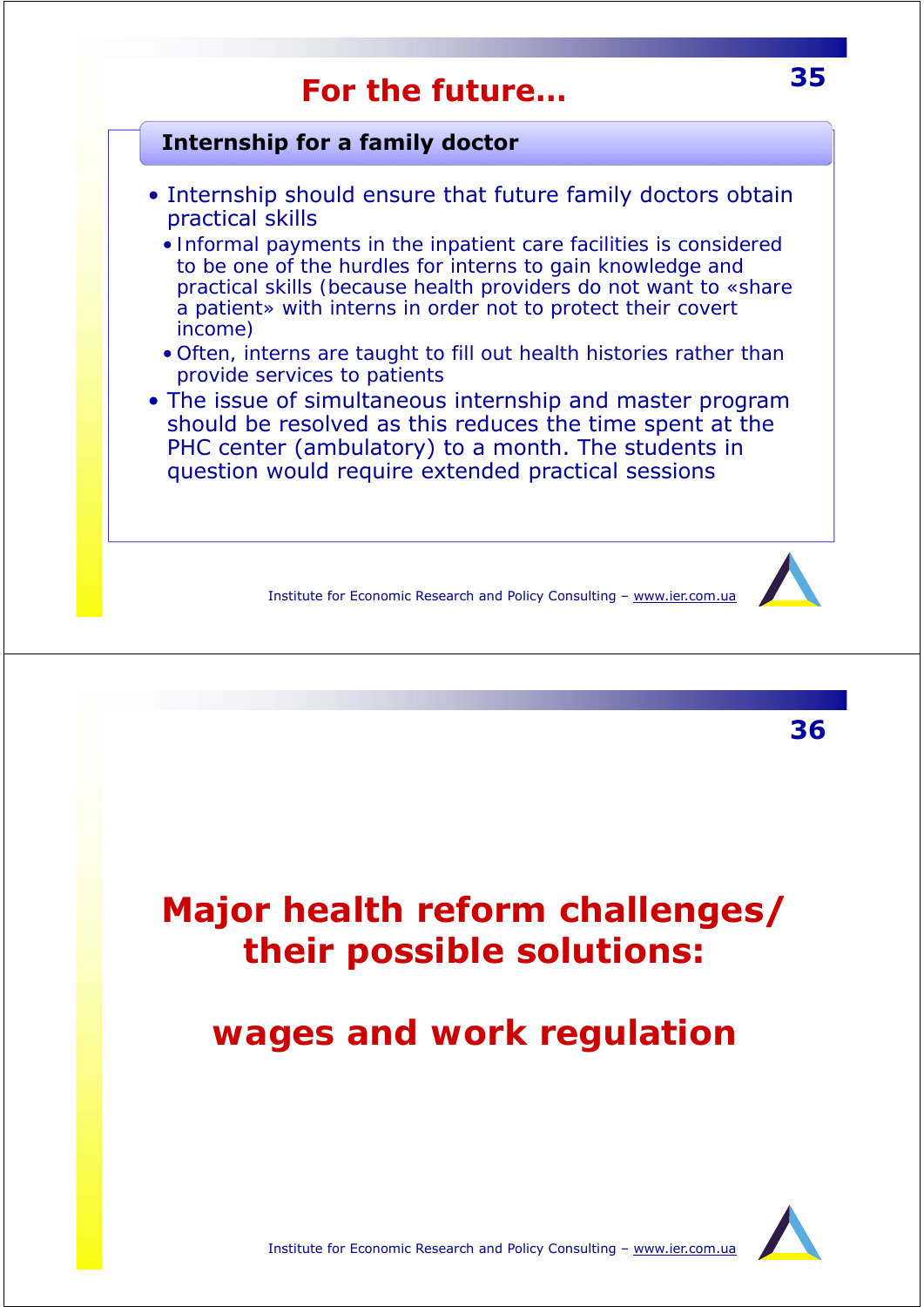### **Key reform challenges**

#### **Wages**

•Wage increase for primary health specialists is an important incentive to improve the provision of health care

•Experience of pilot regions proves that wages of family doctors significantly differ between oblasts (primarily due to different numbers of enrolled population):

•Cities with a sufficient number of primary level doctors receive wages at near UAH 2400, whereas PHC centers with lower number of family doctors might increase wages up to UAH 5000

• As a result of insufficient staffing, family nurses are sometimes entitled to higher salaries than family doctors

• Chief doctors, economists, and accountants at PHC centers did not receive wage raise even though their work load substantially increased

•At the same time, efficiency of center and ambulatories operation largely depends on the work of the administrative staff

•Some pediatricians with the number of enrolled children below 800 (because some children had been transferred to family doctors) that didn't undergo retraining might face wage reduction. As a result, they confront health reforms

Institute for Economic Research and Policy Consulting – www.ier.com.ua

### **Major health reform challenges**

#### **Work regulation**

•Family doctors are swamped with the paper work because old forms remain mandatory for completion in additional to new forms. This contributes to inefficient provision of healthcare services

•According to the law on the emergency care, family doctors are responsible for provision of urgent care until 8:00 P.M. but it is not implemented in some centers (this step would require creation of a single dispatch center). Pilot oblasts do not have a unified approach to process facilitation

•In the city of Dnipropetrovsk, primary level doctors have to be on duty on weekends (without additional compensation) whereas, the duty shifts are absent in the city of Vinnitsia

•Patients' visits by doctors are differently regulated in the oblasts. Often, doctors are absent in the PHC centers and ambulatories after 5:00 pm (due to the limited number of work hours)

•Standard time of patient consultation by a family doctor is set at 12 minutes. However, it is insufficient for the first visit and preventive care visits

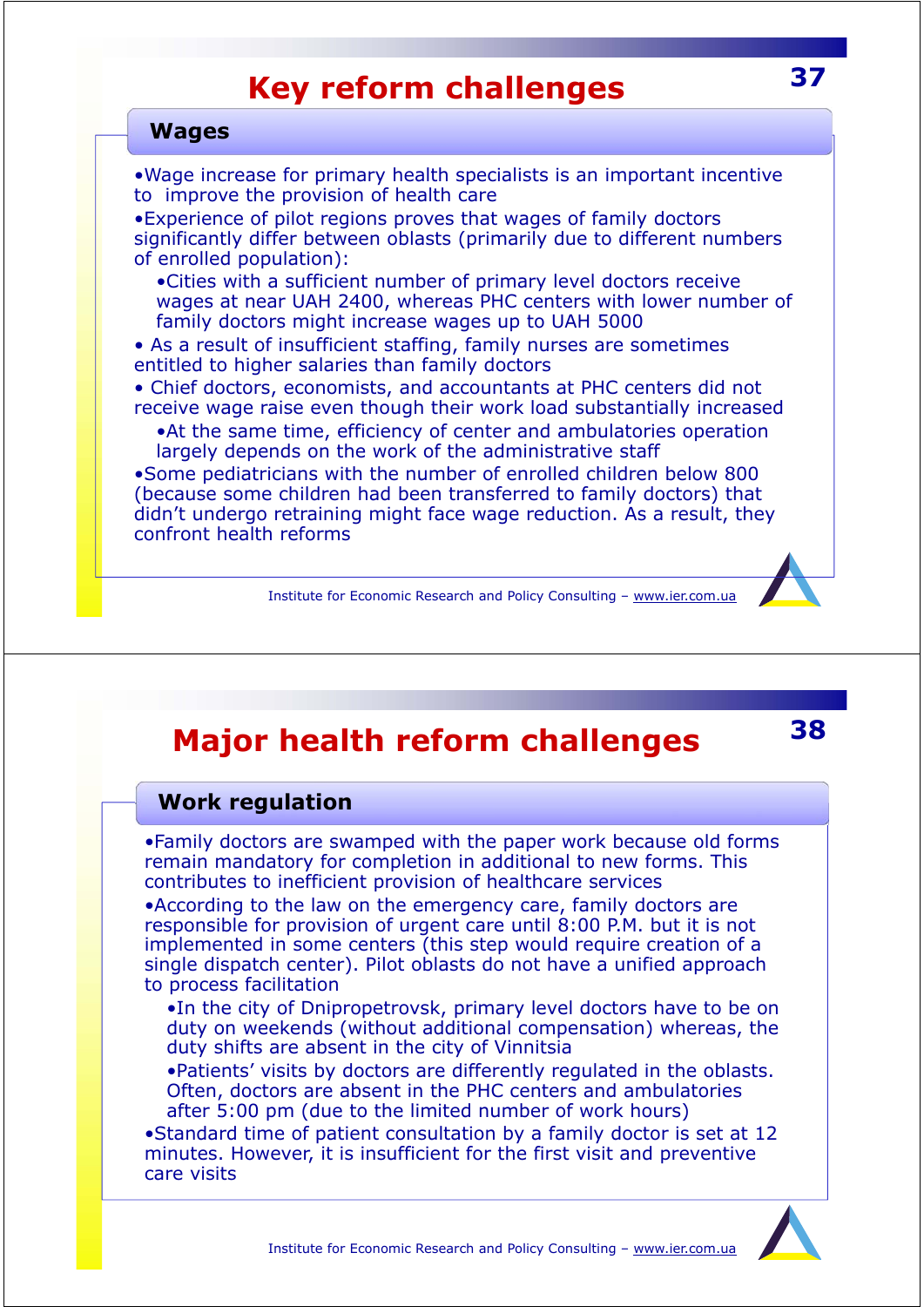### **Work regulation**

- •Wages of PHC center's administrative staff should be raised
	- •This would reduce corruption and increase efficiency of PHC centers

•Forms filled out by family doctors should be revised to avoid duplication and repetition. Gradual shift to the electronic registry should be made

•Standard time for patient consultations by family doctors should be increased to above 12 minutes (for the first and preventive care visits)

•Competences and responsibilities of family doctors should be clearly defined

Institute for Economic Research and Policy Consulting – www.ier.com.ua

### **Open questions 40**

**Free selection of family doctors**

•Pilot oblasts implemented a free selection of family doctor (up to September 30)

•Patients should be informed that they will still receive health care even without enrollment. This will reduce tensions on the issue •Mandatory enrollment of population to a specific doctor would only restrict entry of new family doctors to provide services (because there would be no available population to serve)

•On-call patients' visits should be regulated as well

•Patients should be informed that the doctor cannot make on call visits to faraway areas

### **Introduction of an electronic registry**

• The electronic registry would ensure a fair funding of PHC

• Protection of personal data requires careful scrutiny



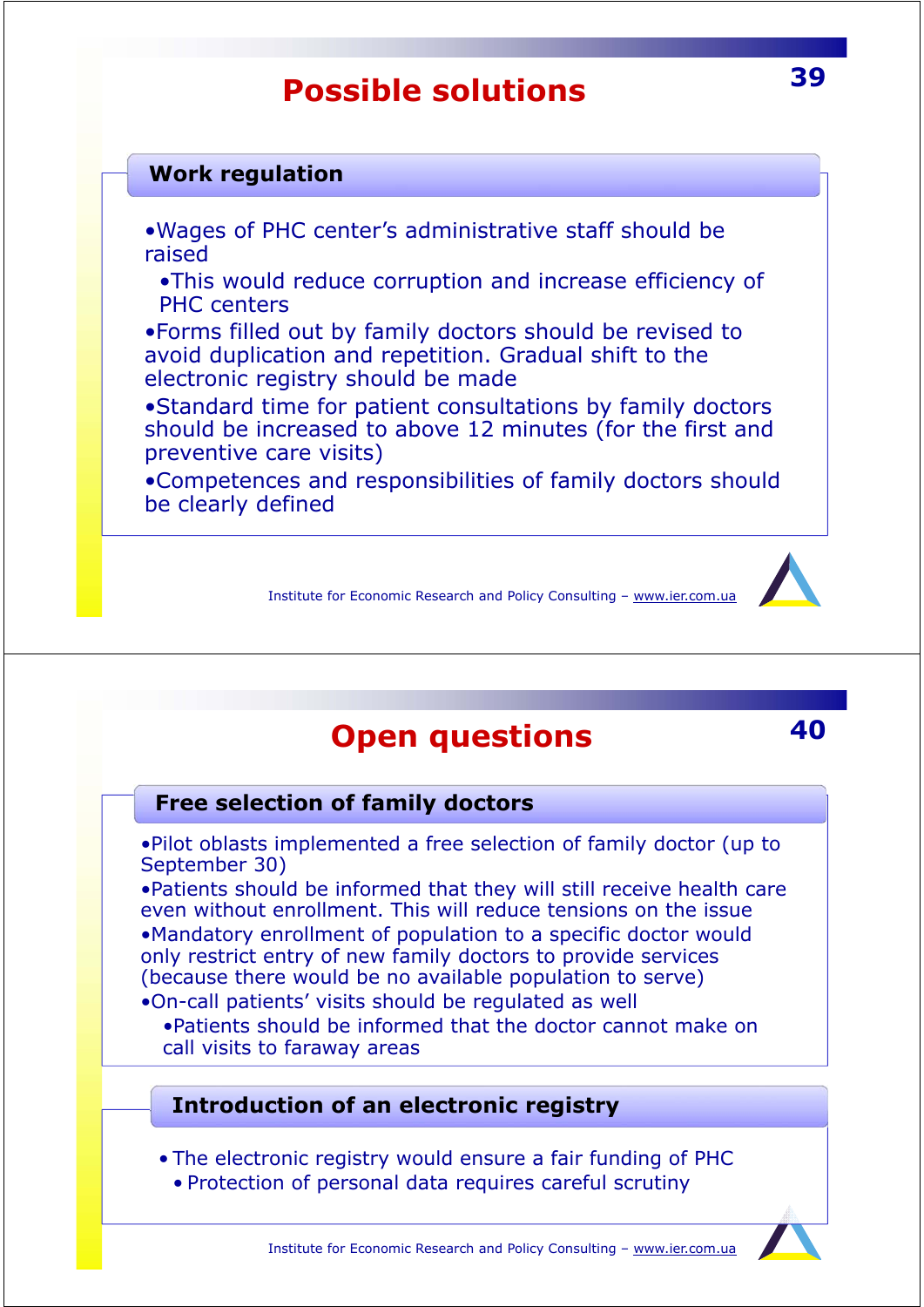## **Major health reform challenges/ their possible solutions:** *reorganisation of rural hospitals*



Institute for Economic Research and Policy Consulting – www.ier.com.ua

## **<sup>42</sup> Major health reform challenges**

#### **Reorganisation of rural hospitals**

- Pilot oblasts reorganised a number of rural district hospitals into one of the following facilities:
	- *Family medicine ambulatories*
	- *Ambulatories with day hospital*
	- *Ambulatories with day hospital and an ambulance post*
	- *In some cases, inpatient care beds were reclassified as "social beds", which are funded from the social budgets and not from the healthcare budget*

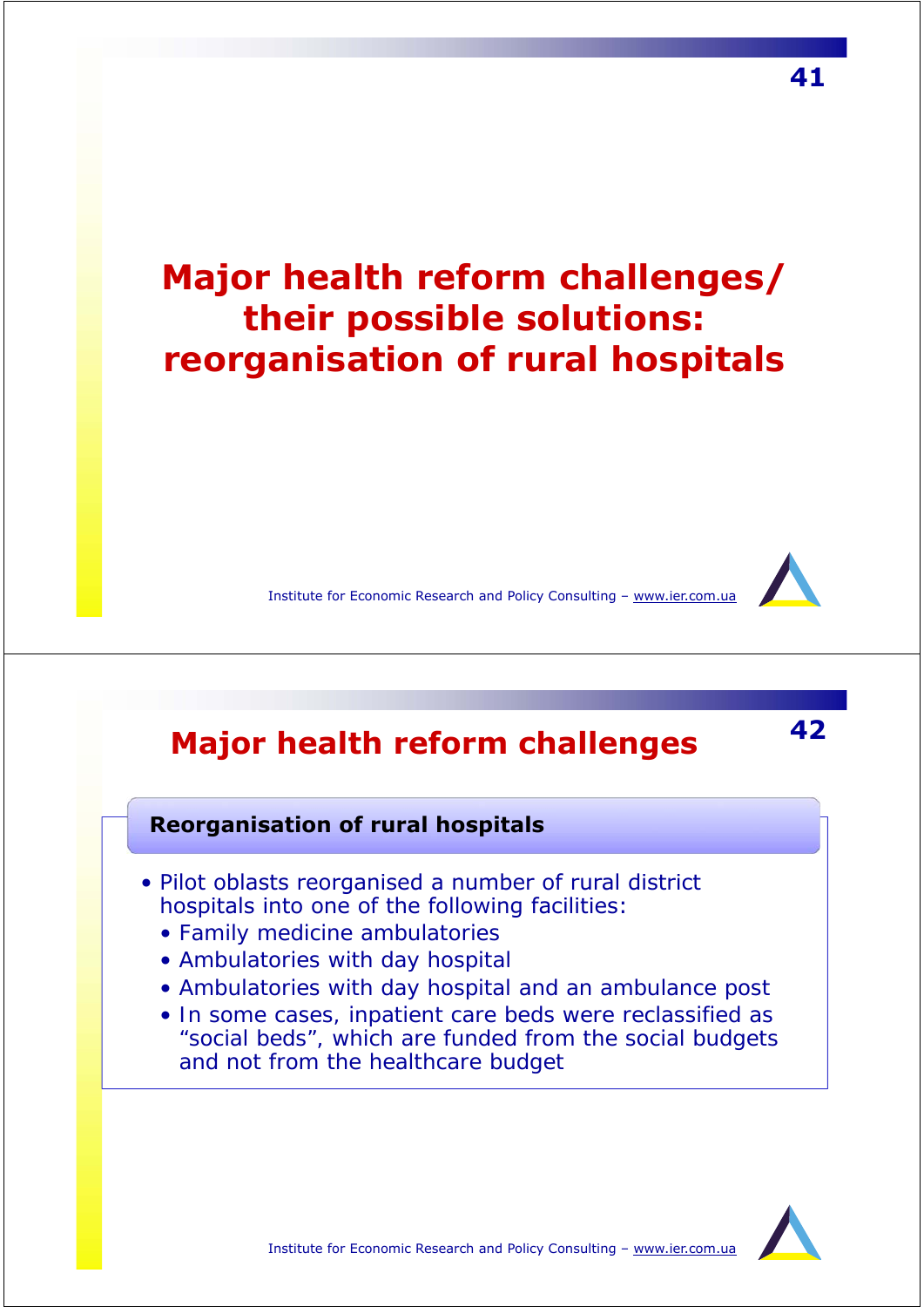## **<sup>43</sup> Major health reform challenges**

#### **Reorganisation of rural hospitals**

- Access to health and social care in some villages worsened after such reorganisation due to absence of medical and social services, as well as roads and regular transport connection with rayon centers (or other villages where secondary healthcare is still provided)
- Some ambulatories are poorly equipped due to the lack of funding
- There is a lack of laboratories to perform tests or rooms to collect material for tests

Institute for Economic Research and Policy Consulting – www.ier.com.ua

## **<sup>44</sup> Major health reform challenges**

#### **Local proposals**

- In some cases (in particular, in Dnipropetrovsk and Vinnitsia oblasts) hospital beds were reclassified as social beds
- Funding had been altered from the health budget into the social budget
- However, in some cases, the usage of the beds has been reduced due to the introduction of official pension deductions for the stay in these facilities

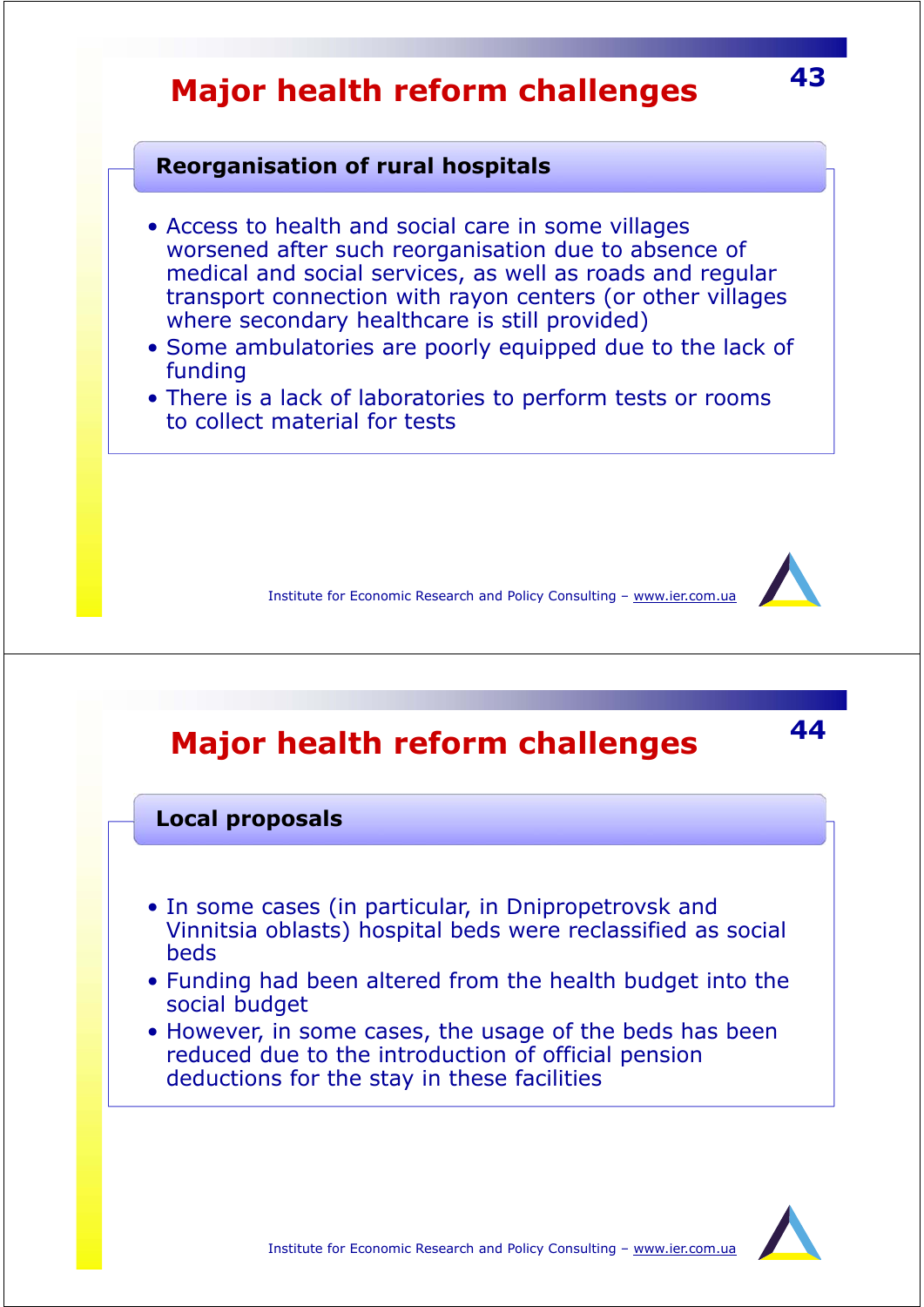### **Rural district hospitals**

- *Reorganisation of health facilities* should be careful, comprehensive and based on an individual basis
- Good practice is to create family medicine ambulatories with daytime hospital and emergency station in the former facility of the rural district hospital
- In case a hospital lacks the laboratory facilities, all materials for tests should be transported to PHC center
- There could be envisaged a possibility for regular visits of secondary level doctors to rural ambulatories
- The rural ambulatory should provide an opportunity to make a fluorography (e.g. mobile X-ray might be brought to villages at least twice a year)
- The transfer of "social beds" to financing from social budget should be regulated by law. These beds should be subsidized by the state for poor groups of the population

Institute for Economic Research and Policy Consulting – www.ier.com.ua

**Major health reform challenges/ their possible solutions:**

### *cooperation between primary and secondary levels of healthcare*

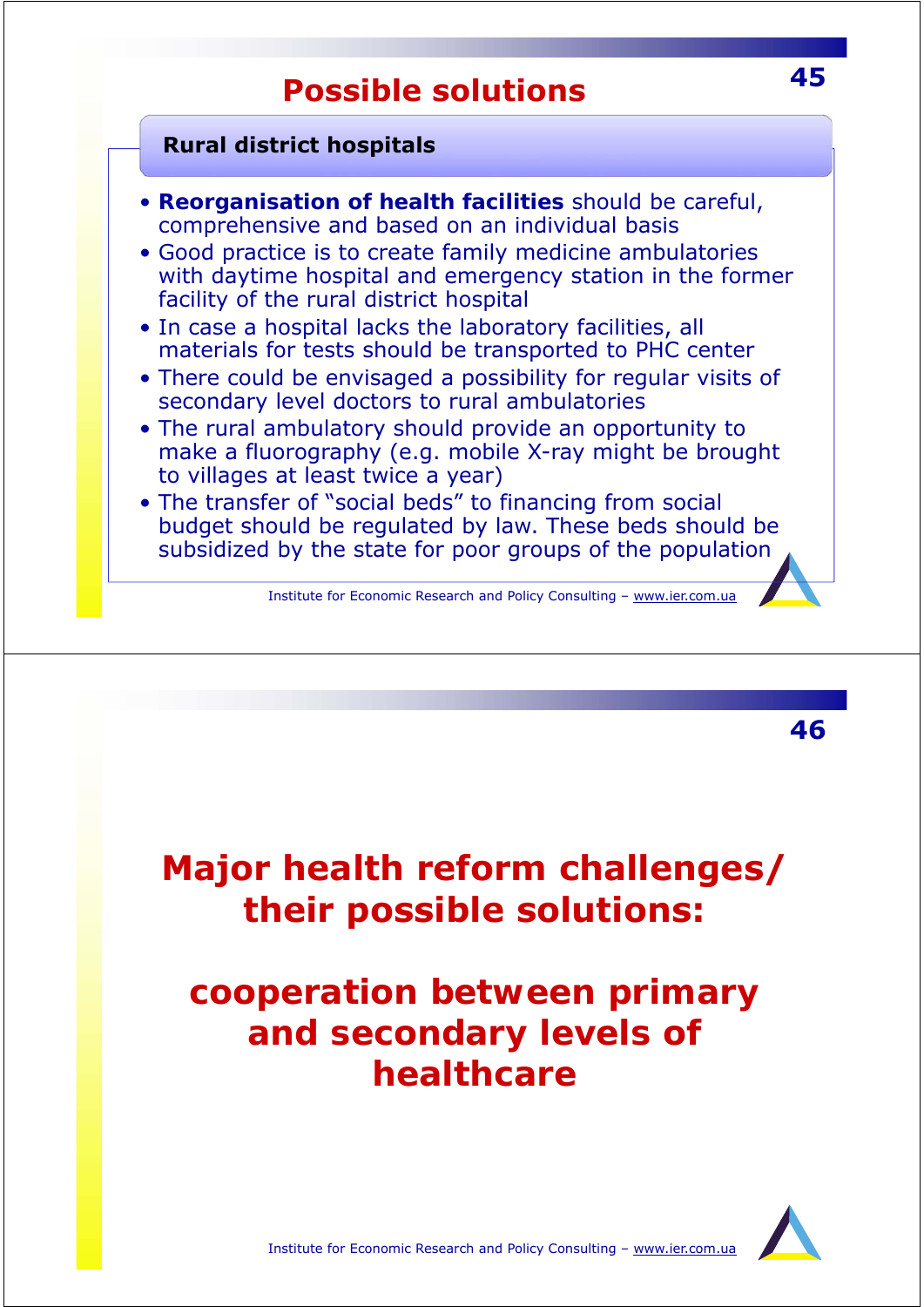## **Key reform challenges <sup>47</sup>**

**Cooperation between primary and secondary levels of healthcare**

- The experience of pilot regions reveals the conflict between primary and secondary healthcare levels. It is often a result of:
	- Lack of understanding of the reform and the future changes by doctors at the secondary healthcare level: many specialized doctors are afraid of layoffs
	- Co-existence of PHC centers and consultative-diagnostic centers on the same premises results in doctors relocation between different rooms
	- Lack of wage increase for health personnel at secondary level
	- Lack of incentives for specialized health personnel to train new family doctors
- Sometimes, doctors of the secondary level refuse to provide services to clients without a referral from a PHC provider, despite the fact that it contradicts the decrees issued by the oblast department of health
- Doctors of PHC do not always have a sufficient number of referral tickets for the patients to the secondary level, which causes frustration of patients

Institute for Economic Research and Policy Consulting – www.ier.com.ua

### **Possible solutions 48**

**Cooperation between primary and secondary levels of healthcare**

- Understanding between the primary and secondary levels could be achieved thank to:
	- Clear information campaign devoted to the health reform and its implications
	- Thoroughly elaborated and published optimization plan of health facilities network
- Patients' route to secondary level doctors should be clearly defined. It could include the following reasons for visit:
	- By referral of the PHC specialist
	- Dispensary patients could come without a referral (during the transition period. In a long run, some responsibilities for their treatment might be carried out by family doctors)
	- Emergency cases would not require any referral
- There is a necessity to clearly define (in MOH decree) the distribution of responsibilities with respect to professional screenings and provision of disability status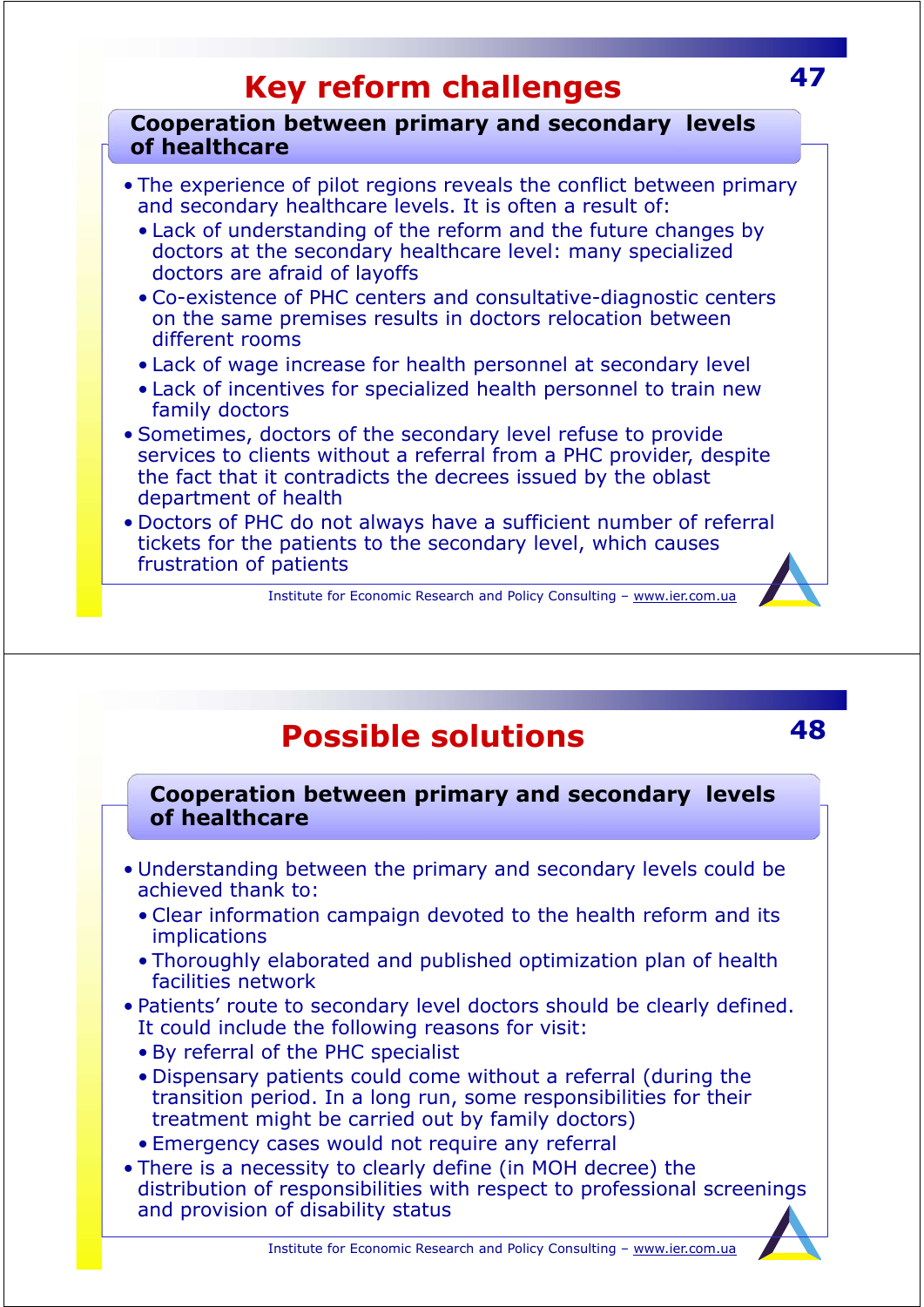**Cooperation between primary and secondary levels of healthcare**

Institute for Economic Research and Policy Consulting – www.ier.com.ua • X-ray issues should be taken into account • Qualitative indicators of family doctors' performance include the detection of TBs on early stage. Thus, referral of population for a fluorography is critical • X-ray equipment (as well as x-ray specialists) should remain at the PHC center if they were there earlier • Often X-ray specialists were transferred to the secondary level. Sometimes there is a question of whether such services should be paid by the PHC centers • PHC centers should be gradually equipped with mobile x-ray machines (contributing to an improved coverage of patients in the separate and remote ambulatories). Also, an expectoration test should be envisioned at the level of PHC center

### **Possible solutions**

### **Reform of the secondary level**

- Reforms of the secondary level should start simultaneously with reforms of the primary level. These changes should be defined in the optimisation plan for health facilities network
- Optimisation of health facilities network and hospital beds would result in certain saving of funds that could be redirected to wage increases, renovation of premises and procurement of equipment at the secondary level
- It is necessary to envisage additional funding from the state budget (or support provided by the international financial organizations) for equipment of the hospitals– primarily the intensive care hospitals
- The principle of financing of existing infrastructure should be substituted by financing of provided services
- Wages of health personnel at the secondary level should be increased. Wages should be paid for provided services and not just for the presence of personnel at work

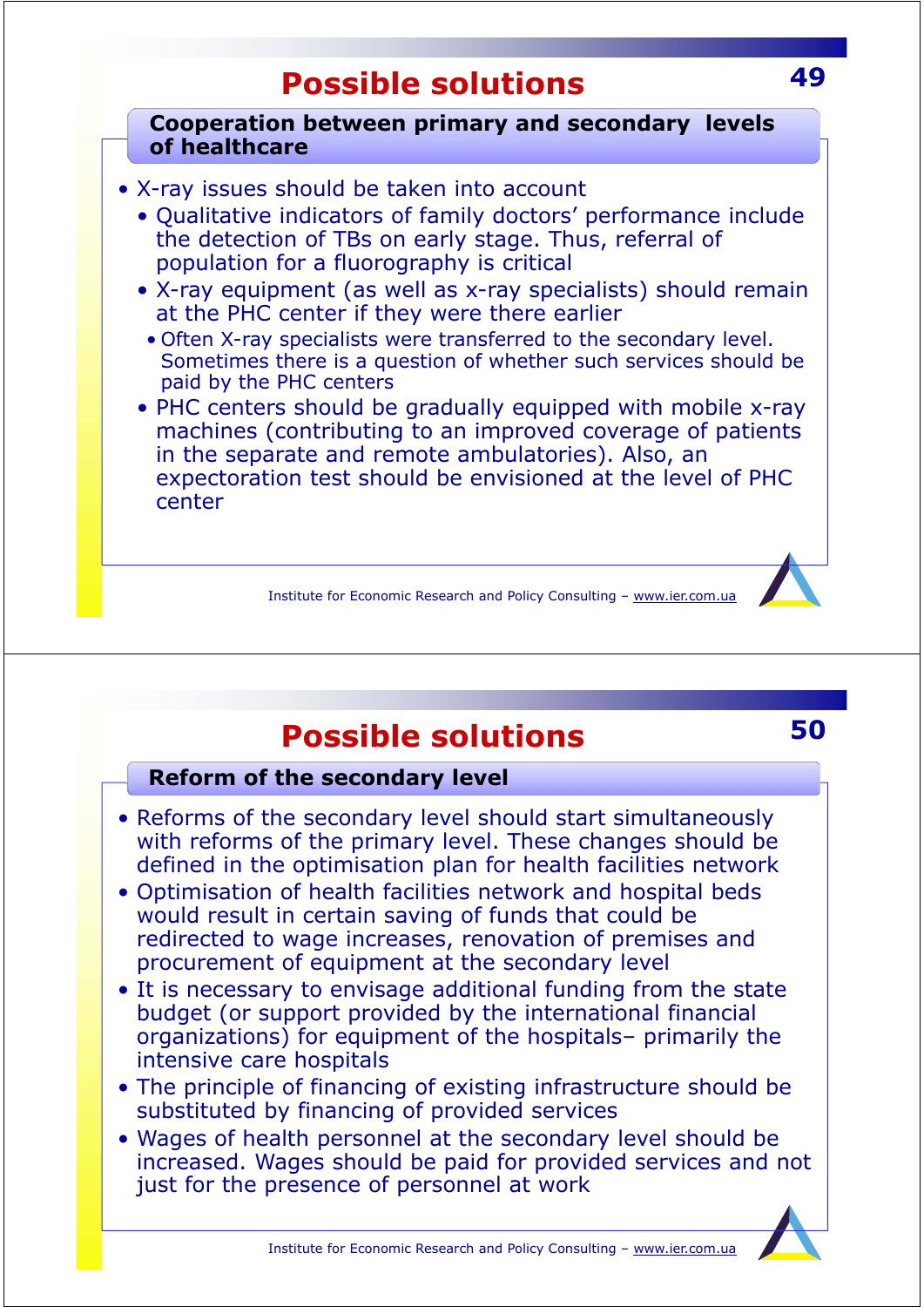#### **Lab tests**

•Responsibilities with respect to the lab tests should be clearly defined

•Not all PHC providers have technical opportunity to take a blood test

•Ambulatories should be equipped with express-analyzers and express tests as outlined in the list of necessary equipment

•Existing labs at the PHC level should remain there

•Each ambulatory should have possibility to collect blood and other materials for the tests. The blood (and other materials for the tests) should be then transported to the lab

•After equipping all ambulatories with computers there should be a possibility to receive test results via the Internet (or special network)

• PHC centers should gradually upgrade all the existing labs

Institute for Economic Research and Policy Consulting – www.ier.com.ua



**52**

# **Major health reform challenges/ their possible solution:**

## **Conclusions**

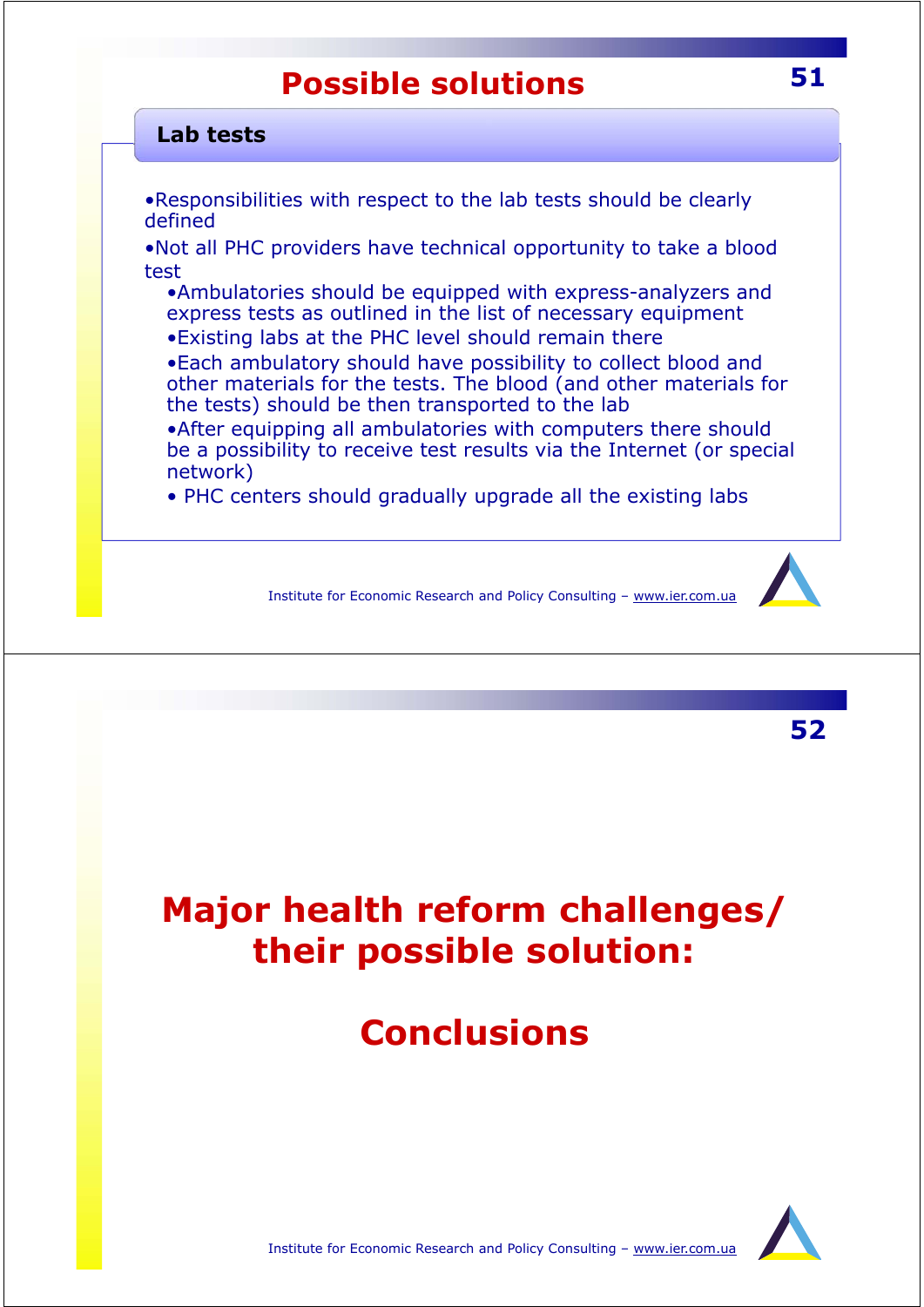# **Conclusions**

### **Clear schedule of reform**

- Current experience of the reform proves the need to develop and comply with a step by step schedule of reform
- Reform plans should take into account the structure of the network and funding needs also considering the sites with underdeveloped primary and secondary care
- Therefore, the reform should start with introduction of **detailed plans for optimization of the health facility network** at all levels

Institute for Economic Research and Policy Consulting – www.ier.com.ua

# **<sup>54</sup> Conclusions**

### **Legalizing new rules of the game**

- Adjusting to and legalizing new rules of the game requires time
- Steps to implement the reform (in particular, delineation of the primary and secondary levels) should be taken carefully
	- *If possible, ambulatories should be opened in the nearest to population premises*
	- •*Competences and responsibilities to provide primary and secondary health care should be clearly defined*
- Patients should have a right to choose either therapist or pediatrician or a family doctor during transition period
- *Positive experience of other patients can serve as the best motivation for the population to shift to family doctors (change of mentality). For this, family doctors should immediately receive all necessary equipment and have a possibility for increase in qualification*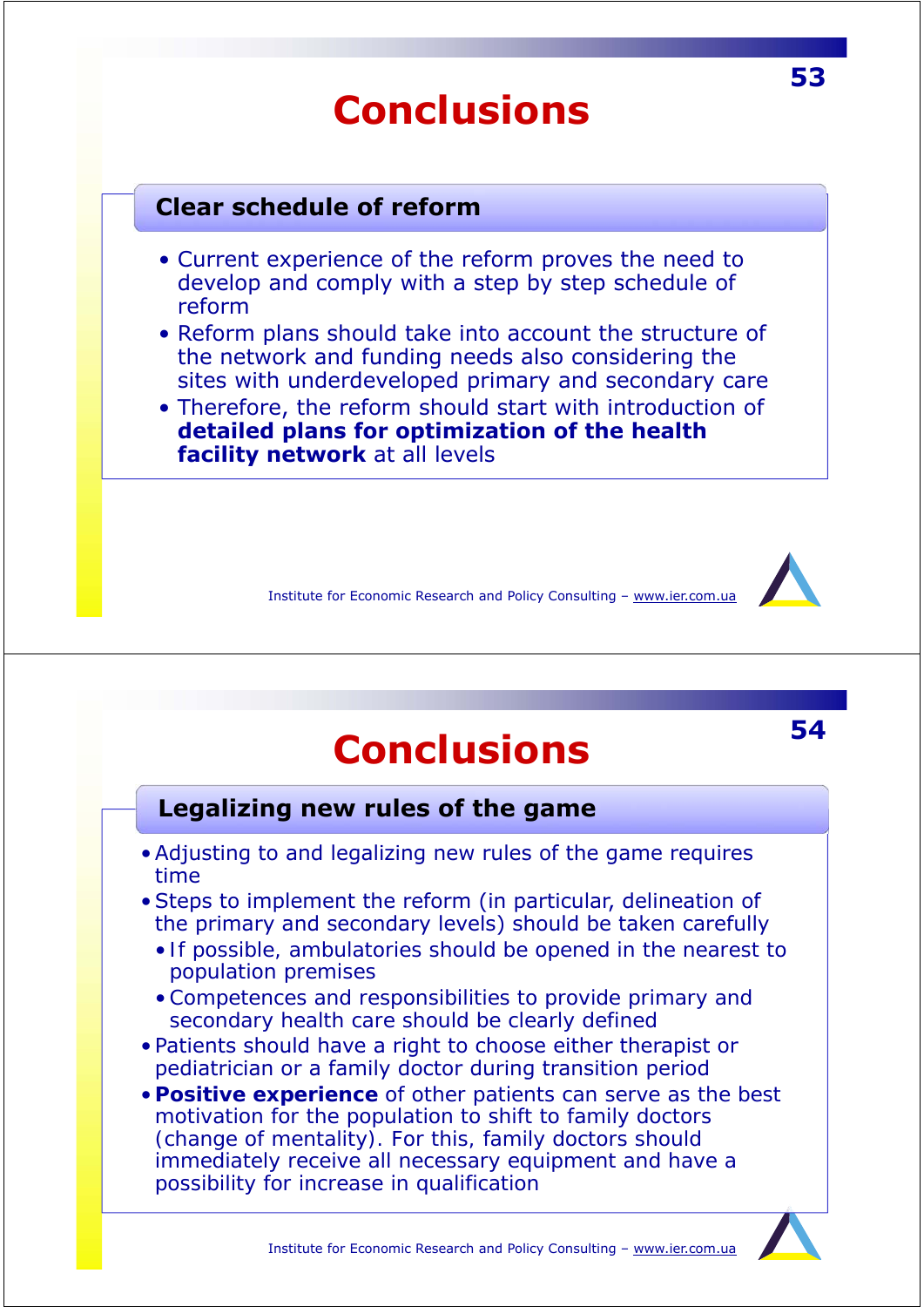# **<sup>55</sup> Conclusions**

#### **Reforms require more time for explanation**

- NGOs should be involved in explanation of the reforms (taking into account the low trust towards the authorities)
- Video clips promoting the health reform should be prepared (to be aired at the national and regional TV)
	- Public awareness on the role of a family doctor (a healthcare provider responsible for patients' health and care provided by other health professionals) and secondary level specialists (health providers of secondary level provide counsel the family doctor) should be increased
	- Video clips should show successes of the reform (increased access to healthcare, renovated ambulatories and FAPs, etc.)

Institute for Economic Research and Policy Consulting – www.ier.com.ua

# **Conclusions <sup>56</sup>**

**Local solutions– Positive experience**

- As a result of previous mistakes, Dnipropetrovsk oblast council formed a **Steering Committee**  comprised of public officials, health personnel and experts
- Also, there is an initiative group that visited a number of PHC centers, ambulatories, FAPs and developed clear recommendations on how to improve the accessibility and the quality of healthcare
- Recommendations are reviewed by the Steering Committee, which approves decisions. In case of approval, the decision is further approved by the order of the Head of Oblast State Administration
- As a result, it helps to reduce a resistance of the population and allows to take into account the needs of all interested parties

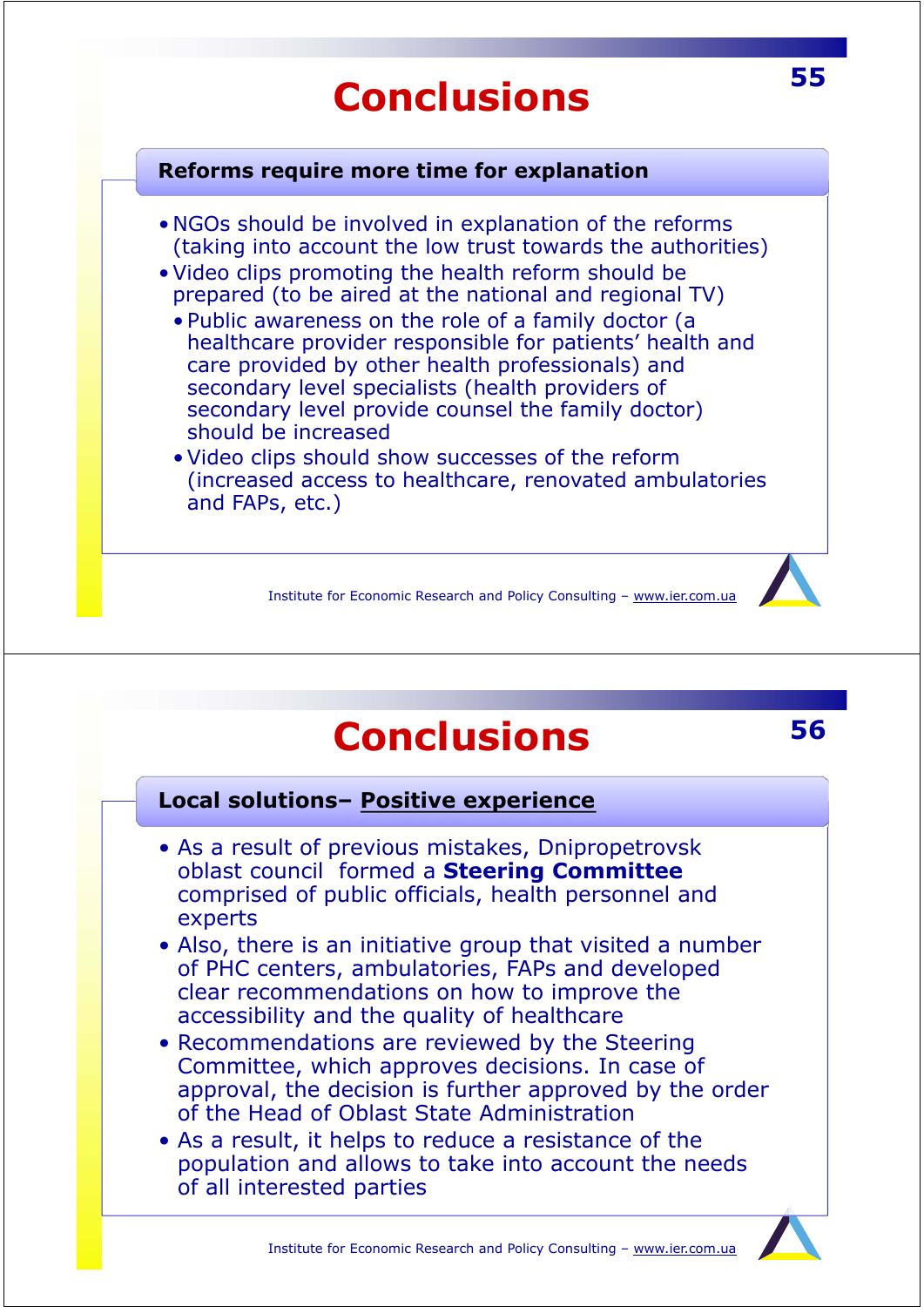# **<sup>57</sup> Conclusions**

### **Role of pediatric service**

•The role of pediatric service is not clearly outlined •There are incentives for therapists and pediatricians to be retrained to become a family doctor

•As a result, pediatricians might be lacking in the nearest future as professionals of the secondary care level. This is essential as family doctors need time to receive sufficient qualification to provide quality care to children

•Authorities should ensure a balanced staffing of secondary level health providers by pediatricians and therapists to envision an opportunity to have coordinators-pediatricians at the PHC center

Institute for Economic Research and Policy Consulting – www.ier.com.ua



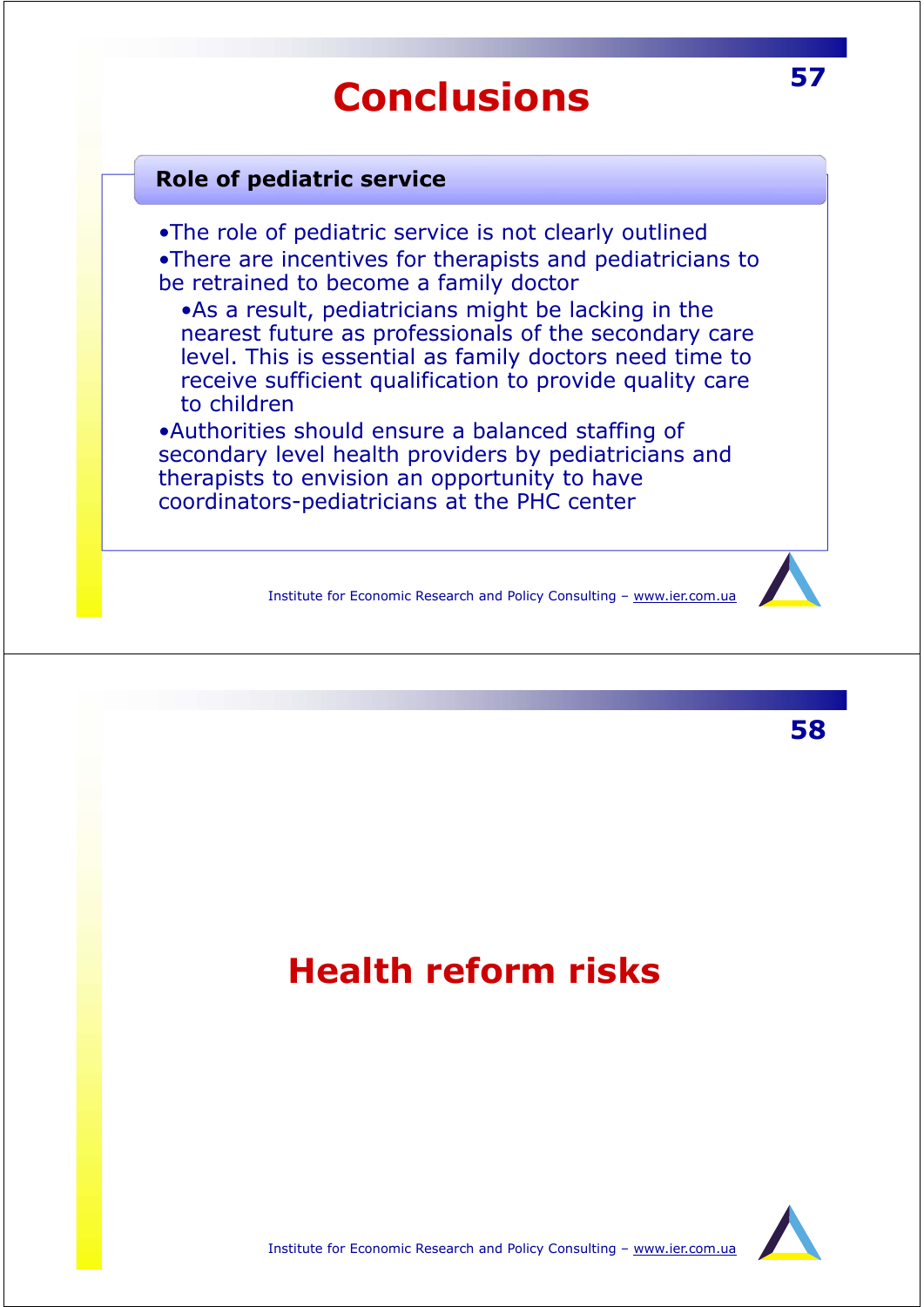# Institute for Economic Research and Policy Consulting – www.ier.com.ua **<sup>59</sup> Health reform risks** • Distrust towards the health reform • Distrust towards the family doctors • Fear to have mixed queues **Lack of understanding of reform by population** • Lack of understanding of health reform and of future health system • Fear of lay-offs • Unwillingness to retrain into family doctors • Unwillingness to adjust to new rules **Resistance of health personnel**

# **<sup>60</sup> Therefore…**

**More time to educate public about the reform**

- NGOs should be involved in explaining people the reform (taking into account the low trust towards authorities)
- Video clips promoting the health reform should be developed (to be aired at the national and regional TV)
- Unified informational boards explaining the health reform and the patients' route should be designed

### **Involve the public**

• The positive experience of Dnipropetrovsk authorities in relation to forming the Steering Committee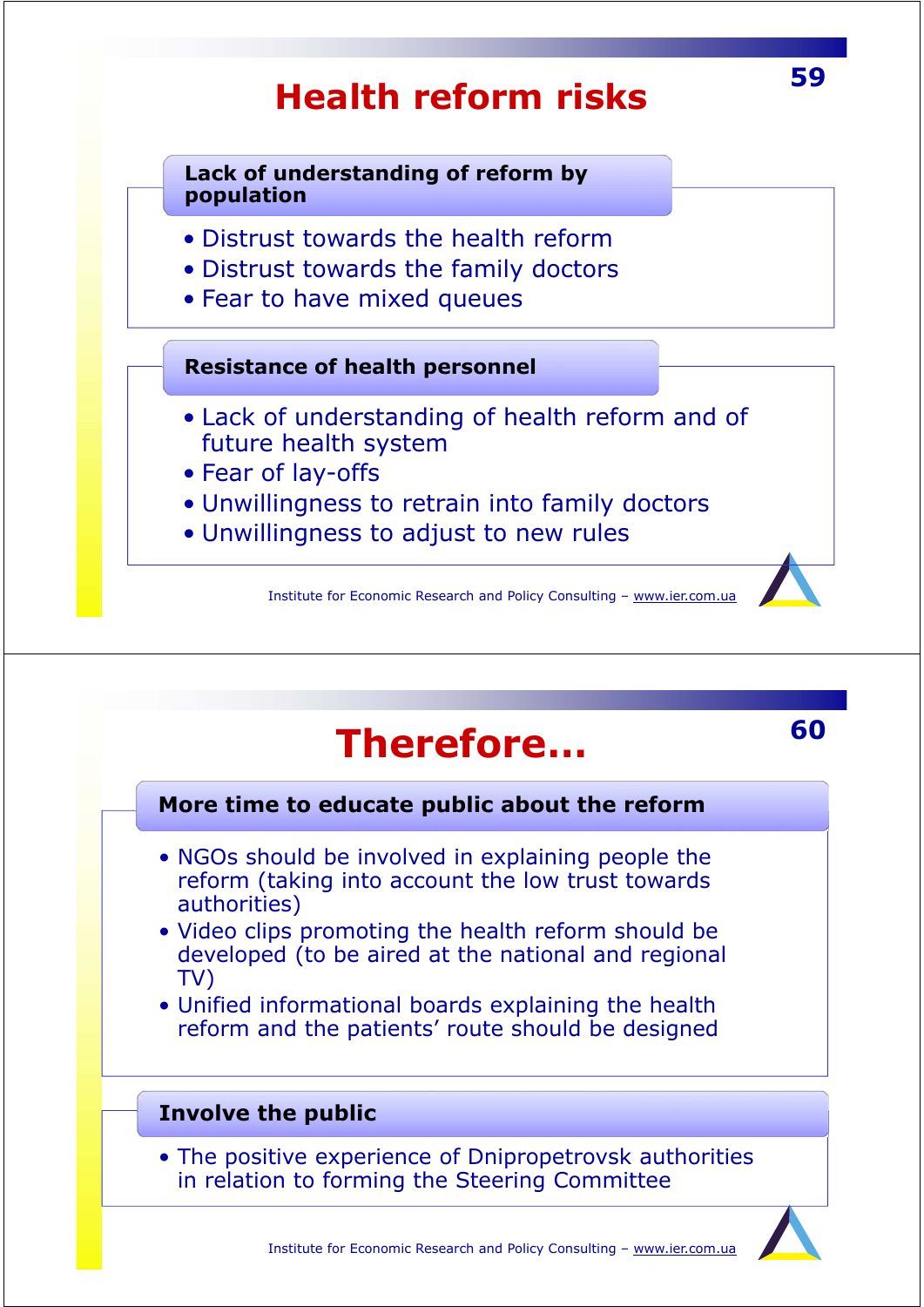# **<sup>61</sup> Health reform risks**

### **Insufficient funding**

- Unless a subvention for implementing the reform (in particular, funding for renovations, purchasing of equipment and transportation, bonuses to PHC providers) is allocated the success of the reform remains under the question
- Changes introduced in regions other than pilot are implemented without additional funding and as such destroy trust towards the reform
	- Thorough monitoring of the changes in the health system should be conducted. This would allow to reduce social tensions

Institute for Economic Research and Policy Consulting – www.ier.com.ua



#### **Contradictions in legislation**

•There are contradictions between the laws on local selfgovernance and the laws on introduction of the reform

•As a result, there is a disagreement among the local authorities (cities, rayons) to transfer secondary level health facilities to the oblast level

•In Donetsk oblast 5 (single-named, 'cornominated') rayons have 2 PHC centers due to the lack of the agreement between the city and rayon authorities, although it would be more efficient to create a single PHC center

•City of Vinnitsia is refusing to transfer municipal secondary level health facilities into the oblast ownership as then it will loose the possibility to influence decisions on their funding and organization (even though the population would further expect the approval of such decisions by the municipal and not oblast council)

•It could be decided that secondary level health facilities might remain at the municipal level if the city is a single hospital area (Vinnitsia can serve as an example here)

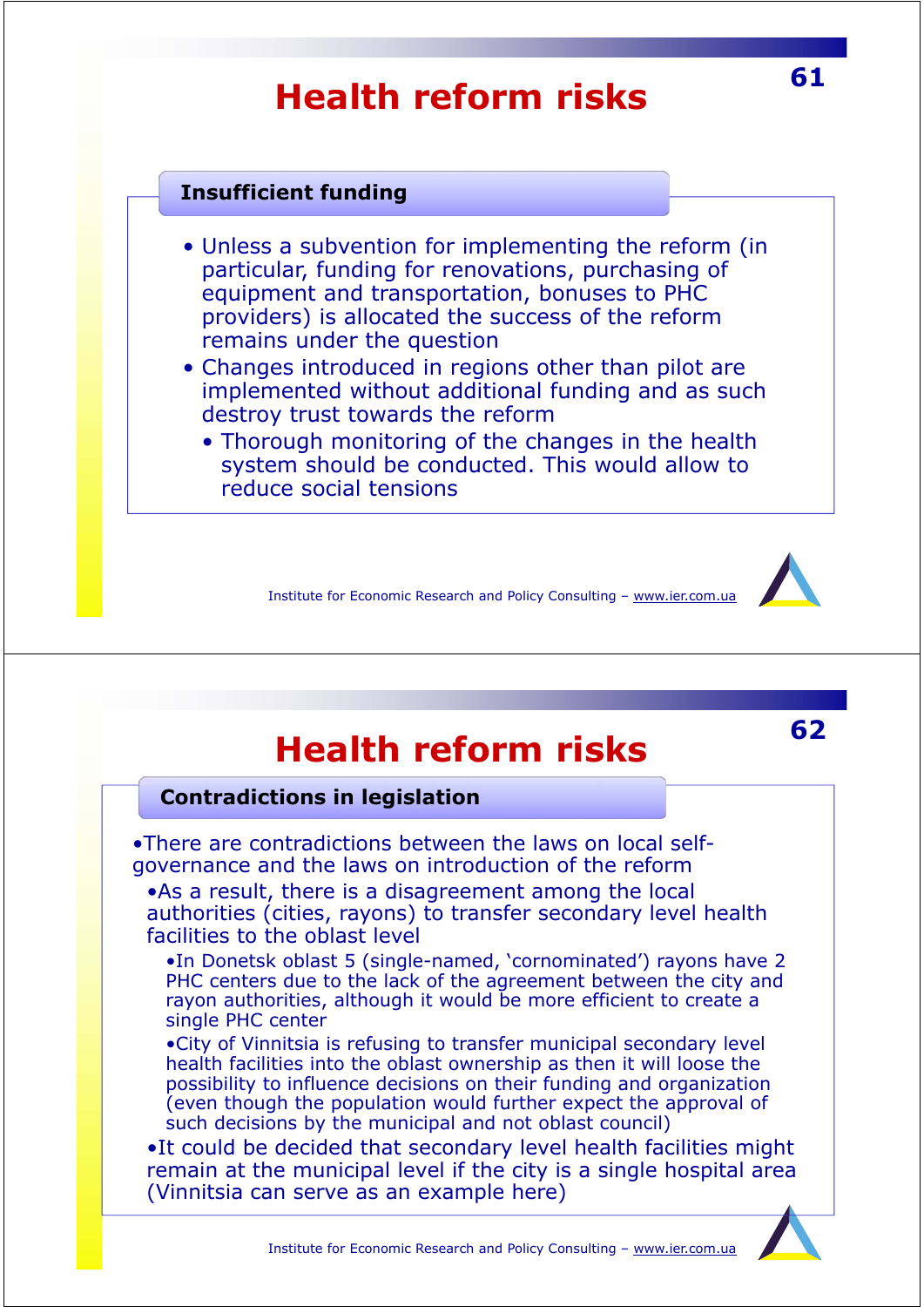# **<sup>63</sup> Health reform risks**

#### **Lack of competent managers**

•Previous experience of the health reform implementation in pilot regions reveals the importance of opinion and attitude of public officials and their initiatives

•Replacement of curators of the reform at the central and local levels might mean a step backward from the health reform or its termination

•Therefore, it is extremely important to outline clear regulations on the implementation of reforms making it impossible to phase down the reform

•Clear regulation would also assist other regions to efficiently implement the health reform

• Proactive attitude, understanding and support of the reform by heads of PHC centers and secondary level health facilities is an important prerequisite of successful health reform

Institute for Economic Research and Policy Consulting – www.ier.com.ua



*The presentation is prepared under the project «Independent analysis of the progress of reforms in Ukraine's health care sector», implemented by the Institute for Economic Research and Policy Consulting with the support provided by the International Renaissance Foundation*